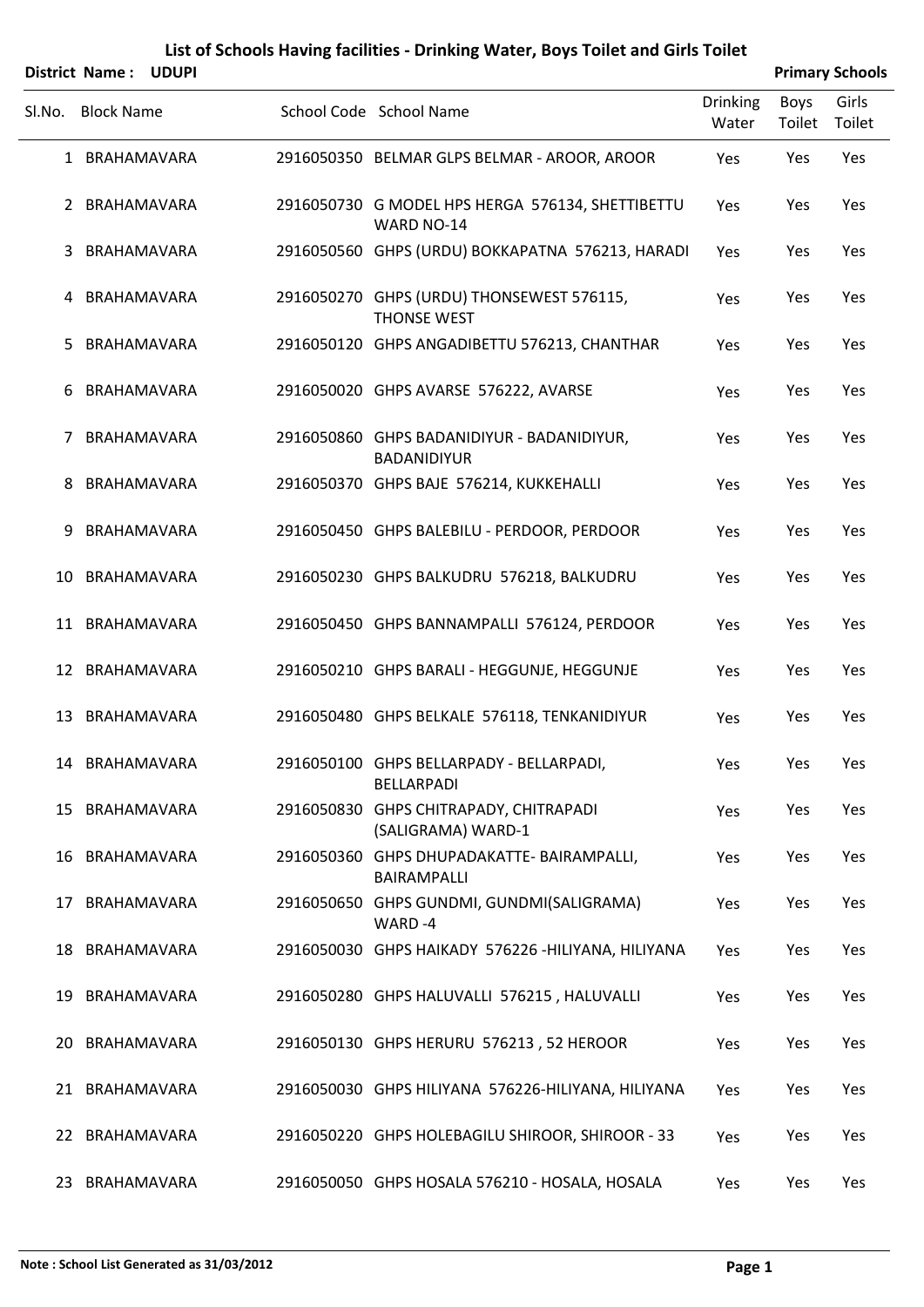| <b>District Name:</b> | <b>UDUP</b> |
|-----------------------|-------------|

| <b>Primary Schools</b> |  |
|------------------------|--|
|                        |  |

|        | District Name: UDUPI |  |                                                                |                          |                | <b>Primary Schools</b> |
|--------|----------------------|--|----------------------------------------------------------------|--------------------------|----------------|------------------------|
| Sl.No. | <b>Block Name</b>    |  | School Code School Name                                        | <b>Drinking</b><br>Water | Boys<br>Toilet | Girls<br>Toilet        |
|        | 24 BRAHAMAVARA       |  | 2916050270 GHPS HUDE PADUTHONSE- 576115, THONSE<br><b>WEST</b> | Yes                      | Yes            | Yes                    |
|        | 25 BRAHAMAVARA       |  | 2916050070 GHPS JANUVARUKATTE 576226, BILLADI                  | Yes                      | Yes            | Yes                    |
|        | 26 BRAHAMAVARA       |  | 2916050420 GHPS KAJKE 576215, NALKUR                           | Yes                      | Yes            | Yes                    |
|        | 27 BRAHAMAVARA       |  | 2916050010 GHPS KAKKUNJE 576222, KAKKUNJE                      | Yes                      | Yes            | Yes                    |
|        | 28 BRAHAMAVARA       |  | 2916050790 GHPS KARKADA, KARKADA<br>(SALIGRAMA) WARD -3        | Yes                      | Yes            | Yes                    |
|        | 29 BRAHAMAVARA       |  | 2916050520 GHPS KAVADI 576210 - KAVADI, KAVADI                 | Yes                      | Yes            | Yes                    |
|        | 30 BRAHAMAVARA       |  | 2916050470 GHPS KELARKALABETTU 576125,<br>KELARKALABETTU       | Yes                      | Yes            | Yes                    |
|        | 31 BRAHAMAVARA       |  | 2916050590 GHPS KODIBENGRE 576218 - KODI, KODI                 | Yes                      | Yes            | Yes                    |
|        | 32 BRAHAMAVARA       |  | 2916050590 GHPS KODIKANYANA - KODI, KODI                       | Yes                      | Yes            | Yes                    |
|        | 33 BRAHAMAVARA       |  | 2916050460 GHPS KOLKEBAILU, SHIRIYARA                          | Yes                      | Yes            | Yes                    |
|        | 34 BRAHAMAVARA       |  | 2916050340 GHPS KOTA 576226, KOTATHATTU                        | Yes                      | Yes            | Yes                    |
|        | 35 BRAHAMAVARA       |  | 2916050340 GHPS KOTATATTU, KOTATHATTU                          | Yes                      | Yes            | Yes                    |
|        | 36 BRAHAMAVARA       |  | 2916050370 GHPS KUKKEHALLI 576114, KUKKEHALLI                  | Yes                      | Yes            | Yes                    |
|        | 37 BRAHAMAVARA       |  | 2916050780 GHPS MANCHIKODI 576102, MANCHI WARD<br>NO-19        | Yes                      | Yes            | Yes                    |
|        | 38 BRAHAMAVARA       |  | 2916050320 GHPS MANOORU - MANOOR, MANOOR                       | Yes                      | Yes            | Yes                    |
|        | 39 BRAHAMAVARA       |  | 2916050420 GHPS MIYARABETTU 576234, NALKUR                     | Yes                      | Yes            | Yes                    |
|        | 40 BRAHAMAVARA       |  | 2916050580 GHPS MOGERPETE - PEJAMANGOOR,<br>PEJAMANGOOR        | Yes                      | Yes            | Yes                    |
|        | 41 BRAHAMAVARA       |  | 2916050330 GHPS MOODUGILIYAR, GILIYAR                          | Yes                      | Yes            | Yes                    |
|        | 42 BRAHAMAVARA       |  | 2916050200 GHPS MUGGERI 576124, HAVANJE                        | Yes                      | Yes            | Yes                    |
|        | 43 BRAHAMAVARA       |  | 2916050250 GHPS NADURU, NADOOR                                 | Yes                      | Yes            | Yes                    |
|        | 44 BRAHAMAVARA       |  | 2916050310 GHPS NUKKURU 576234, 34 KUDI                        | Yes                      | Yes            | Yes                    |
|        | 45 BRAHAMAVARA       |  | 2916050770 GHPS SAGRINAHOLE, MUDU SAGRI WARD<br><b>NO-18</b>   | Yes                      | Yes            | Yes                    |
|        | 46 BRAHAMAVARA       |  | 2916050550 GHPS SAIBARAKATTE 576210, YADTHADI                  | Yes                      | Yes            | Yes                    |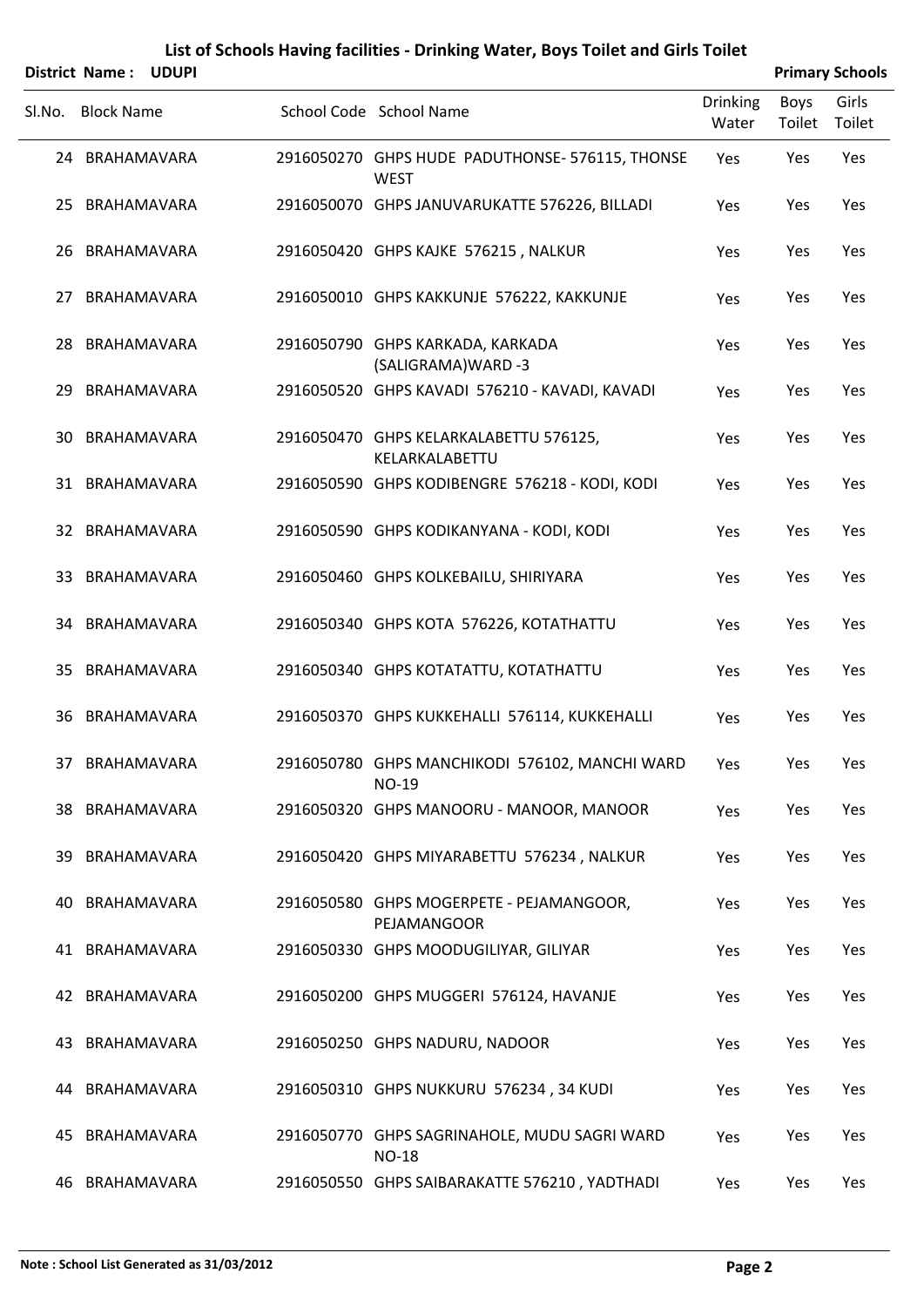|        | District Name: UDUPI |  |                                                               |                          |                | <b>Primary Schools</b> |
|--------|----------------------|--|---------------------------------------------------------------|--------------------------|----------------|------------------------|
| SI.No. | <b>Block Name</b>    |  | School Code School Name                                       | <b>Drinking</b><br>Water | Boys<br>Toilet | Girls<br>Toilet        |
|        | 47 BRAHAMAVARA       |  | 2916050400 GHPS SANTHEKATTE 576215, 38 KALTHUR                | Yes                      | Yes            | Yes                    |
|        | 48 BRAHAMAVARA       |  | 2916050580 GHPS SASTHAVU 576234, PEJAMANGOOR                  | Yes                      | Yes            | Yes                    |
|        | 49 BRAHAMAVARA       |  | 2916050730 GHPS SHETTIBETTU 576123, SHETTIBETTU<br>WARD NO-14 | Yes                      | Yes            | Yes                    |
|        | 50 BRAHAMAVARA       |  | 2916050460 GHPS SHIRIYARA 576210, SHIRIYARA                   | Yes                      | Yes            | Yes                    |
|        | 51 BRAHAMAVARA       |  | 2916050360 GHPS SHIRURUKALLALA - SHIROOR,<br>BAIRAMPALLI      | Yes                      | Yes            | Yes                    |
|        | 52 BRAHAMAVARA       |  | 2916050490 GHPS UPPORU - UPPOOR, UPPOOR                       | Yes                      | Yes            | Yes                    |
|        | 53 BRAHAMAVARA       |  | 2916050510 GHPS VADDARSE 576225, VADDARSE                     | Yes                      | Yes            | Yes                    |
|        | 54 BRAHAMAVARA       |  | 2916050550 GHPS YADTHADI 576210, YADTHADI                     | Yes                      | Yes            | Yes                    |
|        | 55 BRAHAMAVARA       |  | 2916050280 GLPS ALADKA 576215, HALUVALLI                      | Yes                      | Yes            | Yes                    |
|        | 56 BRAHAMAVARA       |  | 2916050450 GLPS ALANGARU 576124 -PERDOOR,<br><b>PERDOOR</b>   | Yes                      | Yes            | Yes                    |
|        | 57 BRAHAMAVARA       |  | 2916050550 GLPS ALTHARABEEDU - YADTHADI, YADTHADI             | Yes                      | Yes            | Yes                    |
|        | 58 BRAHAMAVARA       |  | 2916050390 GLPS AMUJE 576234, KENJOOR                         | Yes                      | Yes            | Yes                    |
| 59.    | BRAHAMAVARA          |  | 2916050360 GLPS ANNALU - BAIRAMPALLI, BAIRAMPALLI             | Yes                      | Yes            | Yes                    |
|        | 60 BRAHAMAVARA       |  | 2916050070 GLPS ARADY .576223 - BILLADI, BILLADI              | Yes                      | Yes            | Yes                    |
|        | 61 BRAHAMAVARA       |  | 2916050360 GLPS BAIRAMPALLI - BAIRAMPALLI,<br>BAIRAMPALLI     | Yes                      | Yes            | Yes                    |
|        | 62 BRAHAMAVARA       |  | 2916050390 GLPS BALLEBAILU 576234, KENJOOR                    | Yes                      | Yes            | Yes                    |
|        | 63 BRAHAMAVARA       |  | 2916050240 GLPS GOLIBETTU 576226 - IRODY, IRODY               | Yes                      | Yes            | Yes                    |
|        | 64 BRAHAMAVARA       |  | 2916050410 GLPS HALLI 576215, NANCHAR                         | Yes                      | Yes            | Yes                    |
|        | 65 BRAHAMAVARA       |  | 2916050450 GLPS HERDE 576124 - PERDOOR, PERDOOR               | Yes                      | Yes            | Yes                    |
|        | 66 BRAHAMAVARA       |  | 2916050410 GLPS HESKUNDA 576226, NANCHAR                      | Yes                      | Yes            | Yes                    |
|        | 67 BRAHAMAVARA       |  | 2916050290 GLPS KADANGODU 576215, HOSOOR                      | Yes                      | Yes            | Yes                    |
|        | 68 BRAHAMAVARA       |  | 2916050400 GLPS KALTHURU 576224, 38 KALTHUR                   | Yes                      | Yes            | Yes                    |
|        | 69 BRAHAMAVARA       |  | 2916050140 GLPS KAMBALAGADDE, CHERKADY                        | Yes                      | Yes            | Yes                    |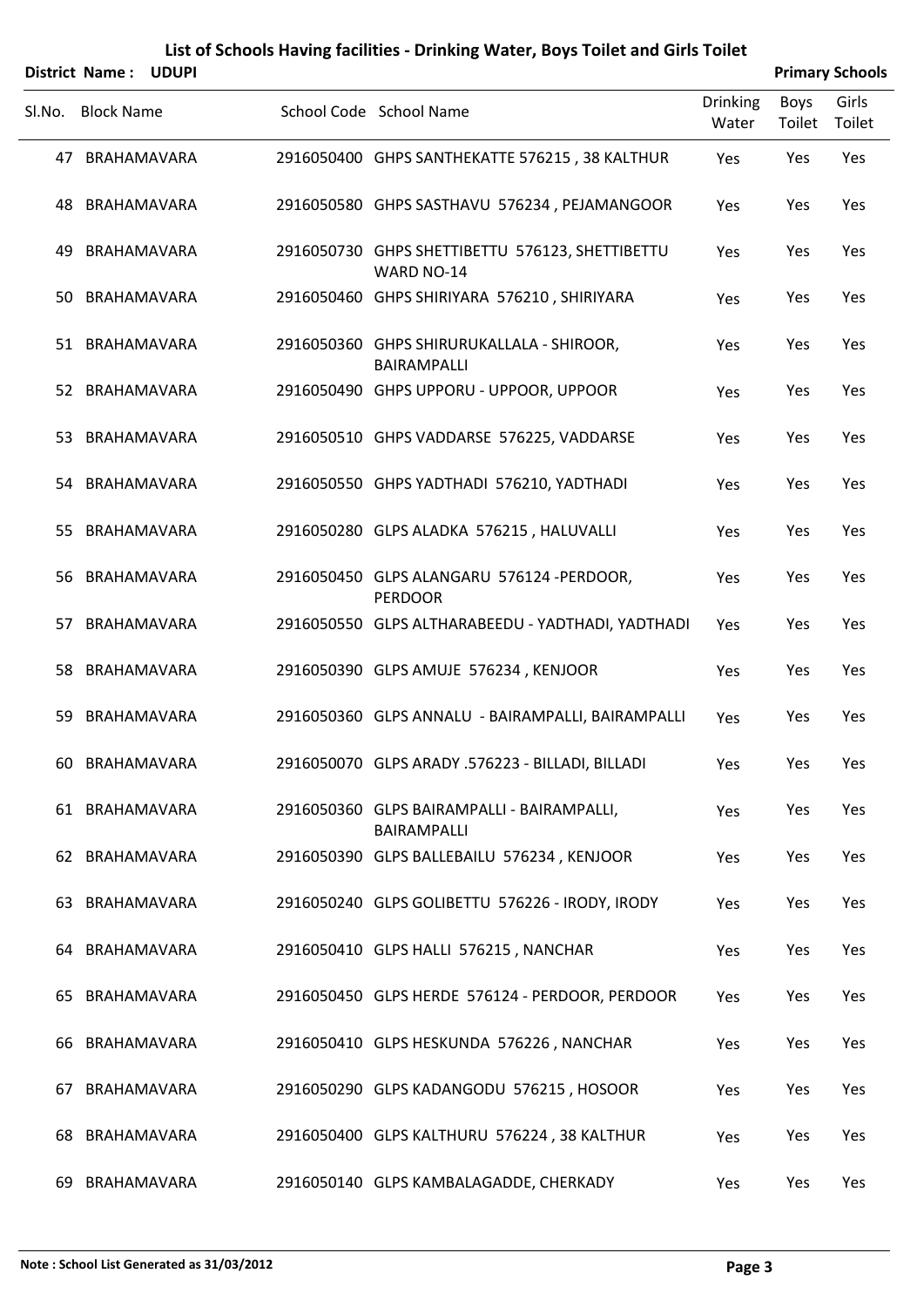|        | <b>District Name:</b><br>UDUPI |                                                                       |                          |                | <b>Primary Schools</b> |
|--------|--------------------------------|-----------------------------------------------------------------------|--------------------------|----------------|------------------------|
| Sl.No. | <b>Block Name</b>              | School Code School Name                                               | <b>Drinking</b><br>Water | Boys<br>Toilet | Girls<br>Toilet        |
|        | 70 BRAHAMAVARA                 | 2916050140 GLPS KANNARU 576215, CHERKADY                              | Yes                      | Yes            | Yes                    |
|        | 71 BRAHAMAVARA                 | 2916050700 GLPS KARAMBALLI 576119, MANOLIGUJJI<br>WARD NO-11          | Yes                      | Yes            | Yes                    |
|        | 72 BRAHAMAVARA                 | 2916050590 GLPS KODITHALE 576225 - KODI, KODI                         | Yes                      | Yes            | Yes                    |
|        | 73 BRAHAMAVARA                 | 2916050310 GLPS KOTAMBAILU 576234, 34 KUDI                            | Yes                      | Yes            | Yes                    |
|        | 74 BRAHAMAVARA                 | 2916050290 GLPS KURPADI 576215, HOSOOR                                | Yes                      | Yes            | Yes                    |
|        | 75 BRAHAMAVARA                 | 2916050420 GLPS MARALI 576234, NALKUR                                 | Yes                      | Yes            | Yes                    |
|        | 76 BRAHAMAVARA                 | 2916050840 GLPS MARVI 576226, VANDAR                                  | Yes                      | Yes            | Yes                    |
| 77     | BRAHAMAVARA                    | 2916050450 GLPS MENASINAHADI 576124, PERDOOR                          | Yes                      | Yes            | Yes                    |
|        | 78 BRAHAMAVARA                 | 2916050530 GLPS MUDUKERE ACHLADI, ACHALADI                            | Yes                      | Yes            | Yes                    |
| 79.    | BRAHAMAVARA                    | 2916050070 GLPS NAILADI 576226 - BILLADI, BILLADI                     | Yes                      | Yes            | Yes                    |
| 80     | BRAHAMAVARA                    | 2916050360 GLPS NEWKALLALA 576124, BAIRAMPALLI                        | Yes                      | Yes            | Yes                    |
|        | 81 BRAHAMAVARA                 | 2916050220 GLPS SHIRURUMURKAI 576226, SHIROOR -<br>33                 | Yes                      | Yes            | Yes                    |
|        | 82 BRAHAMAVARA                 | 2916050420 GLPS SIDDANAYAKANAMANE 576215,<br><b>NALKUR</b>            | Yes                      | Yes            | Yes                    |
|        | 83 BRAHAMAVARA                 | 2916050670 GLPS SUBRAHMANYANAGAR HILL,<br>SUBRAMANYA NAGARA WARD NO-8 | Yes                      | Yes            | Yes                    |
|        | 84 BRAHAMAVARA                 | 2916050260 GLPS THANTHRADI 576226, KADOOR                             | Yes                      | Yes            | Yes                    |
|        | 85 BRAHAMAVARA                 | 2916050450 GLPS VONTYALA 576124, PERDOOR                              | Yes                      | Yes            | Yes                    |
|        | 86 BRAHAMAVARA                 | 2916050060 GMHPS BARKUR 576210, KACHCHUR                              | Yes                      | Yes            | Yes                    |
|        | 87 BRAHAMAVARA                 | 2916050540 GMHPS BRAHMAVARA 576213, VARAMBALLI                        | <b>Yes</b>               | Yes            | Yes                    |
|        | 88 BRAHAMAVARA                 | 2916050140 GMHPS CHERKADI 576215, CHERKADY                            | Yes                      | Yes            | Yes                    |
| 89.    | BRAHAMAVARA                    | 2916050480 GMHPS GARADIMAJALU 576116,<br><b>TENKANIDIYUR</b>          | Yes                      | Yes            | Yes                    |
| 90     | BRAHAMAVARA                    | 2916050850 GMHPS HANUMANTHANAGARA,<br>KADANKORU WARD NO-7             | Yes                      | Yes            | Yes                    |
|        | 91 BRAHAMAVARA                 | 2916050300 GMHPS KALYANAPURA 576114, THONSE<br><b>EAST</b>            | Yes                      | Yes            | Yes                    |

92 BRAHAMAVARA 2916050580 GMHPS KOKKARNE 576234, PEJAMANGOOR Yes Yes Yes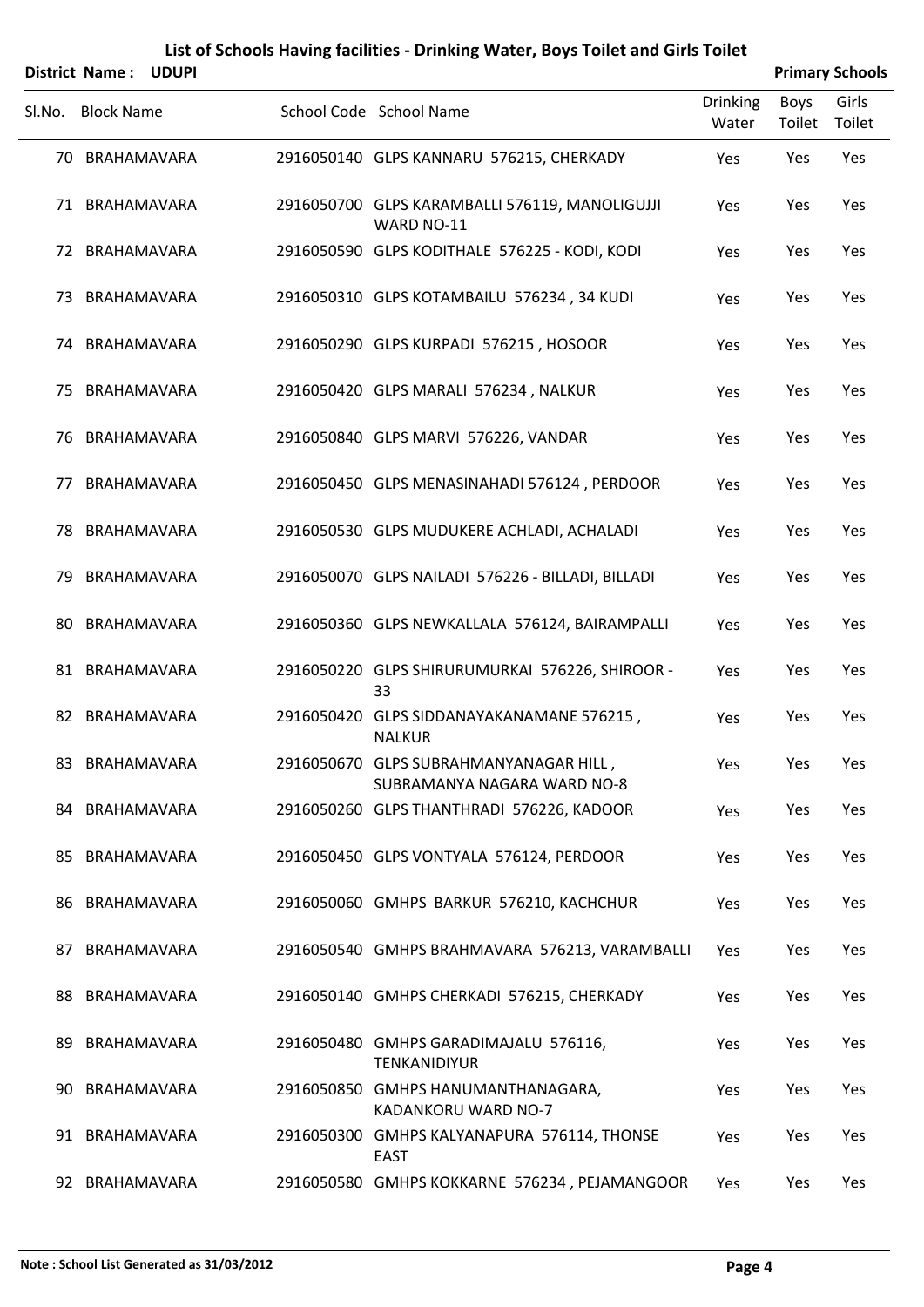|        | District Name: UDUPI |                                                                |                          |                | <b>Primary Schools</b> |
|--------|----------------------|----------------------------------------------------------------|--------------------------|----------------|------------------------|
| Sl.No. | <b>Block Name</b>    | School Code School Name                                        | <b>Drinking</b><br>Water | Boys<br>Toilet | Girls<br>Toilet        |
|        | 93 BRAHAMAVARA       | 2916050150 GMHPS KUMRAGODU 576213, KUMRAGOD                    | Yes                      | Yes            | Yes                    |
|        | 94 BRAHAMAVARA       | 2916050720 GMHPS SARALEBETTU, SARALEBETTU WARD<br><b>NO-13</b> | Yes                      | Yes            | Yes                    |
|        | 95 BRAHAMAVARA       | 2916050240 GMPHS HUNGARAKATTE 576218, IRODY                    | Yes                      | Yes            | Yes                    |
|        | 96 BYNDOOR           | 2916040130 GHPS HALLIHOLE 576229, HALLIHOLE                    | Yes                      | Yes            | Yes                    |
|        | 97 BYNDOOR           | 2916040340 GHPS (HINDUSTANI) NAGURU,<br>KIRIMANJESHWARA        | Yes                      | Yes            | Yes                    |
|        | 98 BYNDOOR           | 2916040450 GHPS .TALLUR 576230, TALLUR                         | Yes                      | Yes            | Yes                    |
|        | 99 BYNDOOR           | 2916040010 GHPS AJRIMANANJE 576229, AJRI                       | Yes                      | Yes            | Yes                    |
|        | 100 BYNDOOR          | 2916040550 GHPS ALOOR - ALOOR, ALOOR                           | Yes                      | Yes            | Yes                    |
|        | 101 BYNDOOR          | 2916040410 GHPS AREHOLE 576224, NAVUNDA                        | Yes                      | Yes            | Yes                    |
|        | 102 BYNDOOR          | 2916040080 GHPS ARESHIROOR 576214, GOLIHOLE                    | Yes                      | Yes            | Yes                    |
|        | 103 BYNDOOR          | 2916040520 GHPS ATHYADI 576228, BYNDOOR                        | Yes                      | Yes            | Yes                    |
|        | 104 BYNDOOR          | 2916040520 GHPS BADA 576214, BYNDOOR                           | Yes                      | Yes            | Yes                    |
|        | 105 BYNDOOR          | 2916040370 GHPS BADAKERE NORTH 576224, BADAKERE                | Yes                      | Yes            | Yes                    |
|        | 106 BYNDOOR          | 2916040500 GHPS BAINDURU 576214, YADTHARE                      | Yes                      | Yes            | Yes                    |
|        | 107 BYNDOOR          | 2916040430 GHPS BAPPAN BAILU 576229, SHIROOR                   | Yes                      | Yes            | Yes                    |
|        | 108 BYNDOOR          | 2916040030 GHPS BAVALADI 576244, BIJOOR                        | Yes                      | Yes            | Yes                    |
|        | 109 BYNDOOR          | 2916040310 GHPS BELLALA 576233 - BELLAL, BELLAL                | Yes                      | Yes            | Yes                    |
|        | 110 BYNDOOR          | 2916040030 GHPS BIJOOR 576244 - BIJOOR, BIJOOR                 | Yes                      | Yes            | Yes                    |
|        | 111 BYNDOOR          | 2916040500 GHPS BYNDOORU HINDUSTHANI, YADTHARE                 | Yes                      | Yes            | Yes                    |
|        | 112 BYNDOOR          | 2916040250 GHPS CHAPPARIKE 576219, KALTHODU                    | Yes                      | Yes            | Yes                    |
|        | 113 BYNDOOR          | 2916040050 GHPS CHITHUR 576233 - CHITTUR, CHITTUR              | Yes                      | Yes            | Yes                    |
|        | 114 BYNDOOR          | 2916040420 GHPS DOMBE 576228, PADUVARI                         | Yes                      | Yes            | Yes                    |
|        | 115 BYNDOOR          | 2916040520 GHPS GANGANADU 576214, BYNDOOR                      | Yes                      | Yes            | Yes                    |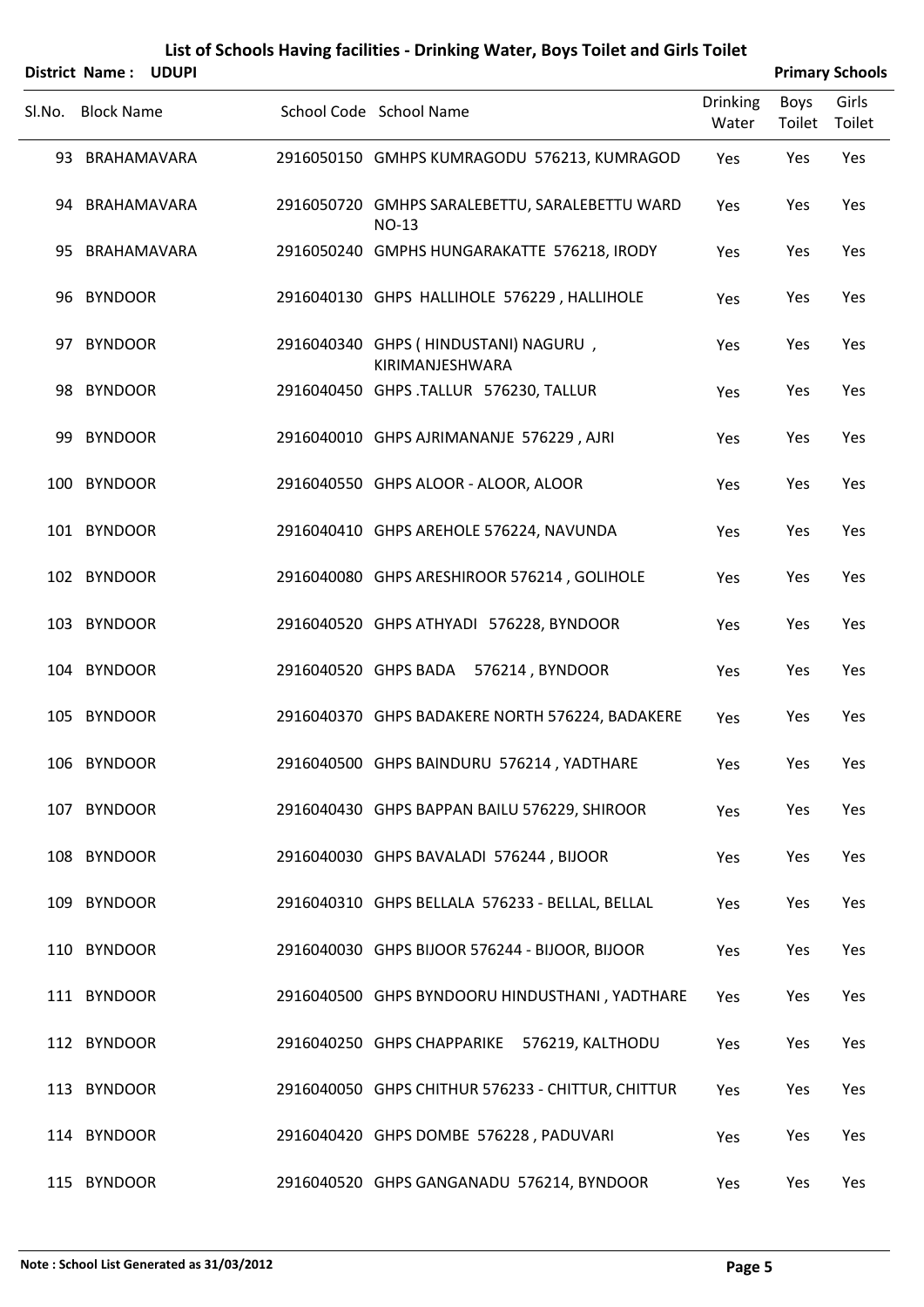|        | District Name:    | <b>UDUPI</b> |                                                                |                          |                | <b>Primary Schools</b> |
|--------|-------------------|--------------|----------------------------------------------------------------|--------------------------|----------------|------------------------|
| Sl.No. | <b>Block Name</b> |              | School Code School Name                                        | <b>Drinking</b><br>Water | Boys<br>Toilet | Girls<br>Toilet        |
|        | 116 BYNDOOR       |              | 2916040080 GHPS GOLIHOLE KANNADA 576214,<br><b>GOLIHOLE</b>    | Yes                      | Yes            | Yes                    |
|        | 117 BYNDOOR       |              | 2916040090 GHPS GUJJADY 576247 - GUJJADI, GUJJADI              | Yes                      | Yes            | Yes                    |
|        | 118 BYNDOOR       |              | 2916040430 GHPS HADAVINAKONE 576228, SHIROOR                   | Yes                      | Yes            | Yes                    |
|        | 119 BYNDOOR       |              | 2916040100 GHPS HAKLADI 562235 - HAKLADY, HAKLADY              | Yes                      | Yes            | Yes                    |
|        | 120 BYNDOOR       |              | 2916040150 GHPS HATTIANGADI - , HATTIANGADI                    | Yes                      | Yes            | Yes                    |
|        | 121 BYNDOOR       |              | 2916040190 GHPS HEMMADI 576249, HEMMADI                        | Yes                      | Yes            | Yes                    |
|        | 122 BYNDOOR       |              | 2916040270 GHPS HERANJALU 576219, HERANJAL                     | Yes                      | Yes            | Yes                    |
|        | 123 BYNDOOR       |              | 2916040220 GHPS HEROOR 576224, HEROOR                          | Yes                      | Yes            | Yes                    |
|        | 124 BYNDOOR       |              | 2916040470 GHPS HOSADU, HOSADU                                 | Yes                      | Yes            | Yes                    |
|        | 125 BYNDOOR       |              | 2916040060 GHPS HOSURU 576233 - HOSOOR, HOSOOR                 | Yes                      | Yes            | Yes                    |
|        | 126 BYNDOOR       |              | 2916040040 GHPS IDURUKUNJNADI 576233,<br>IDURKUNNADI           | Yes                      | Yes            | Yes                    |
|        | 127 BYNDOOR       |              | 2916040130 GHPS IRIGE 576229 - HALLIHOLE, HALLIHOLE            | Yes                      | Yes            | Yes                    |
|        | 128 BYNDOOR       |              | 2916040230 GHPS JADKAL 576220 - JADKAL, JADKAL                 | Yes                      | Yes            | Yes                    |
|        | 129 BYNDOOR       |              | 2916040390 GHPS KADIKE NADA 576262, NADA                       | Yes                      | Yes            | Yes                    |
|        | 130 BYNDOOR       |              | 2916040250 GHPS KALTHODU 576219, KALTHODU                      | Yes                      | Yes            | Yes                    |
|        | 131 BYNDOOR       |              | 2916040260 GHPS KAMBADAKONE 576219,<br>KAMBADAKONE             | Yes                      | Yes            | Yes                    |
|        | 132 BYNDOOR       |              | 2916040030 GHPS KANCHIKAN 576244, BIJOOR                       | Yes                      | Yes            | Yes                    |
|        | 133 BYNDOOR       |              | 2916040460 GHPS KANCHUGODU 576247- HOSADU,<br><b>TRASI</b>     | Yes                      | Yes            | Yes                    |
|        | 134 BYNDOOR       |              | 2916040160 GHPS KANYANA KATBELTHURU, KANYANA                   | Yes                      | Yes            | Yes                    |
|        | 135 BYNDOOR       |              | 2916040290 GHPS KARKUNJE 576241, KARKUNJE                      | Yes                      | Yes            | Yes                    |
|        | 136 BYNDOOR       |              | 2916040180 GHPS KATTABELTHURU 576230, KATTABEL<br><b>THOOR</b> | Yes                      | Yes            | Yes                    |
|        | 137 BYNDOOR       |              | 2916040170 GHPS KENCHANURU, KENCHANOOR                         | Yes                      | Yes            | Yes                    |
|        | 138 BYNDOOR       |              | 2916040300 GHPS KERADI 576233 - KERADI, KERADI                 | Yes                      | Yes            | Yes                    |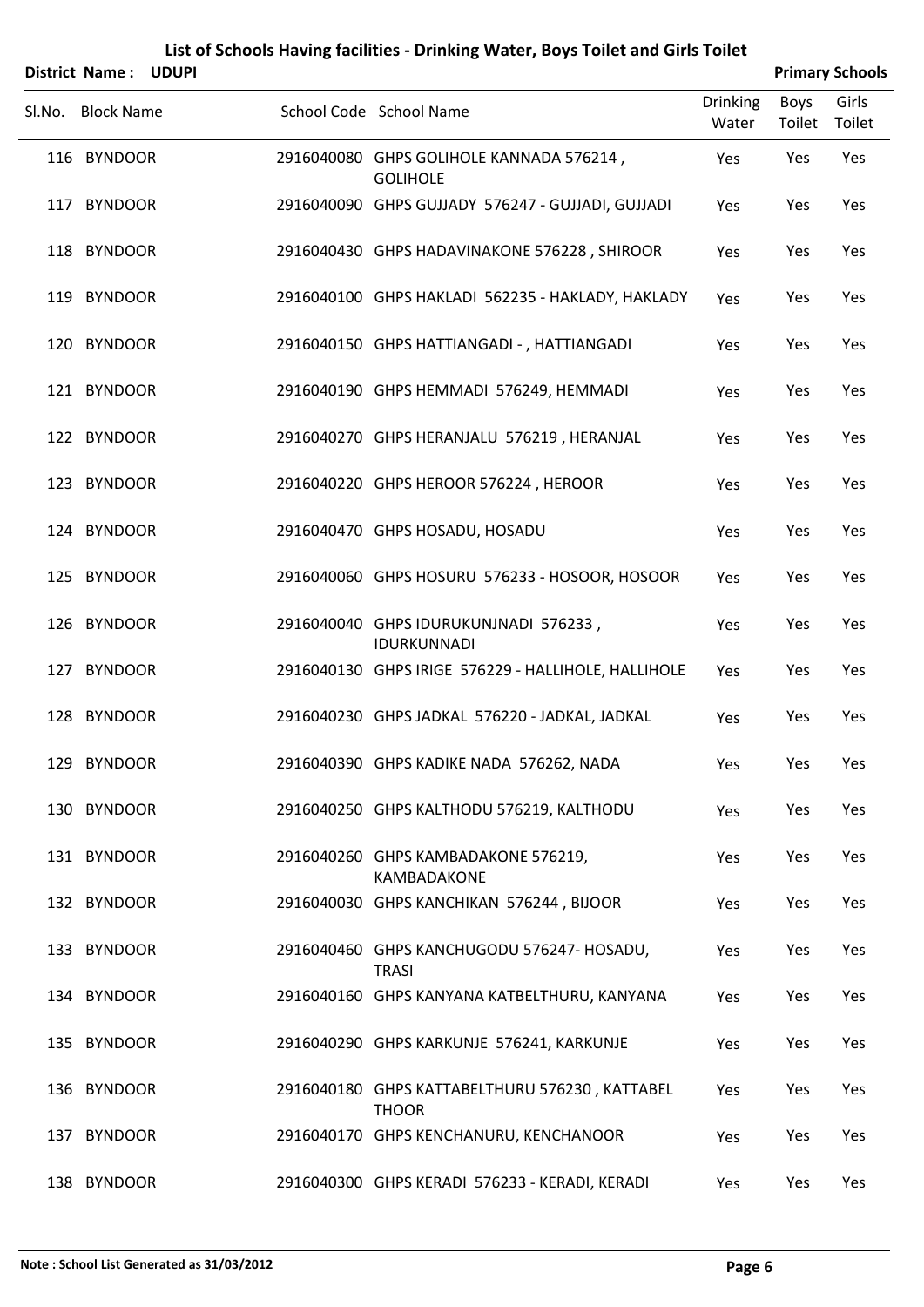|        | District Name: UDUPI |  |                                                              |                          |                       | <b>Primary Schools</b> |
|--------|----------------------|--|--------------------------------------------------------------|--------------------------|-----------------------|------------------------|
| Sl.No. | <b>Block Name</b>    |  | School Code School Name                                      | <b>Drinking</b><br>Water | <b>Boys</b><br>Toilet | Girls<br>Toilet        |
|        | 139 BYNDOOR          |  | 2916040430 GHPS KESARAKODI 576228-SHIROOR,<br><b>SHIROOR</b> | Yes                      | Yes                   | Yes                    |
|        | 140 BYNDOOR          |  | 2916040410 GHPS KIRIMANJESHWARA, NAVUNDA                     | Yes                      | Yes                   | Yes                    |
|        | 141 BYNDOOR          |  | 2916040340 GHPS KODERI 576253, KIRIMANJESHWARA               | Yes                      | Yes                   | Yes                    |
|        | 142 BYNDOOR          |  | 2916040350 GHPS KOLLURU 576220 - KOLLUR, KOLLUR              | Yes                      | Yes                   | Yes                    |
|        | 143 BYNDOOR          |  | 2916040420 GHPS KOTEBAGILU PADUVARI, PADUVARI                | Yes                      | Yes                   | Yes                    |
|        | 144 BYNDOOR          |  | 2916040480 GHPS MADIKAL 576232 - UPPUNDA,<br><b>UPPUNDA</b>  | Yes                      | Yes                   | Yes                    |
|        | 145 BYNDOOR          |  | 2916040510 GHPS MAIKALA 576214, THAGGARSE                    | Yes                      | Yes                   | Yes                    |
|        | 146 BYNDOOR          |  | 2916040090 GHPS MANKEY GUJJADI, GUJJADI                      | Yes                      | Yes                   | Yes                    |
|        | 147 BYNDOOR          |  | 2916040360 GHPS MARAVANTHE 576219, MARAVANTHE                | Yes                      | Yes                   | Yes                    |
|        | 148 BYNDOOR          |  | 2916040540 GHPS MARDI 576283 - KODIADI, KODLADI              | Yes                      | Yes                   | Yes                    |
|        | 149 BYNDOOR          |  | 2916040280 GHPS MAVINAKATTE, GULVADI                         | Yes                      | Yes                   | Yes                    |
|        | 150 BYNDOOR          |  | 2916040220 GHPS MEKODU 576221, HEROOR                        | Yes                      | Yes                   | Yes                    |
|        | 151 BYNDOOR          |  | 2916040060 GHPS MELHOSURU 576233 -HOSOOR,<br><b>HOSOOR</b>   | Yes                      | Yes                   | Yes                    |
|        | 152 BYNDOOR          |  | 2916040430 GHPS MELPANKTHI 576228, SHIROOR                   | Yes                      | Yes                   | Yes                    |
|        | 153 BYNDOOR          |  | 2916040250 GHPS METTINAHOLE 576219, KALTHODU                 | Yes                      | Yes                   | Yes                    |
|        | 154 BYNDOOR          |  | 2916040330 GHPS MOGERI 576219 - KERGAL, KERGAL               | Yes                      | Yes                   | Yes                    |
|        | 155 BYNDOOR          |  | 2916040310 GHPS MORTU 576233 - BELLAL, BELLAL                | Yes                      | Yes                   | Yes                    |
|        | 156 BYNDOOR          |  | 2916040460 GHPS MOVADY 576235 - TRASI, TRASI                 | Yes                      | Yes                   | Yes                    |
|        | 157 BYNDOOR          |  | 2916040500 GHPS MUDDODI 576214, YADTHARE                     | Yes                      | Yes                   | Yes                    |
|        | 158 BYNDOOR          |  | 2916040430 GHPS MUGALI URDU SHIROOR, SHIROOR                 | Yes                      | Yes                   | Yes                    |
|        | 159 BYNDOOR          |  | 2916040500 GHPS MULLIBARU 576228, YADTHARE                   | Yes                      | Yes                   | Yes                    |
|        | 160 BYNDOOR          |  | 2916040330 GHPS NAIKANAKATTE 576219, KERGAL                  | Yes                      | Yes                   | Yes                    |

BYNDOOR 2916040410 GHPS NAVUNDA 576274 , NAVUNDA Yes Yes Yes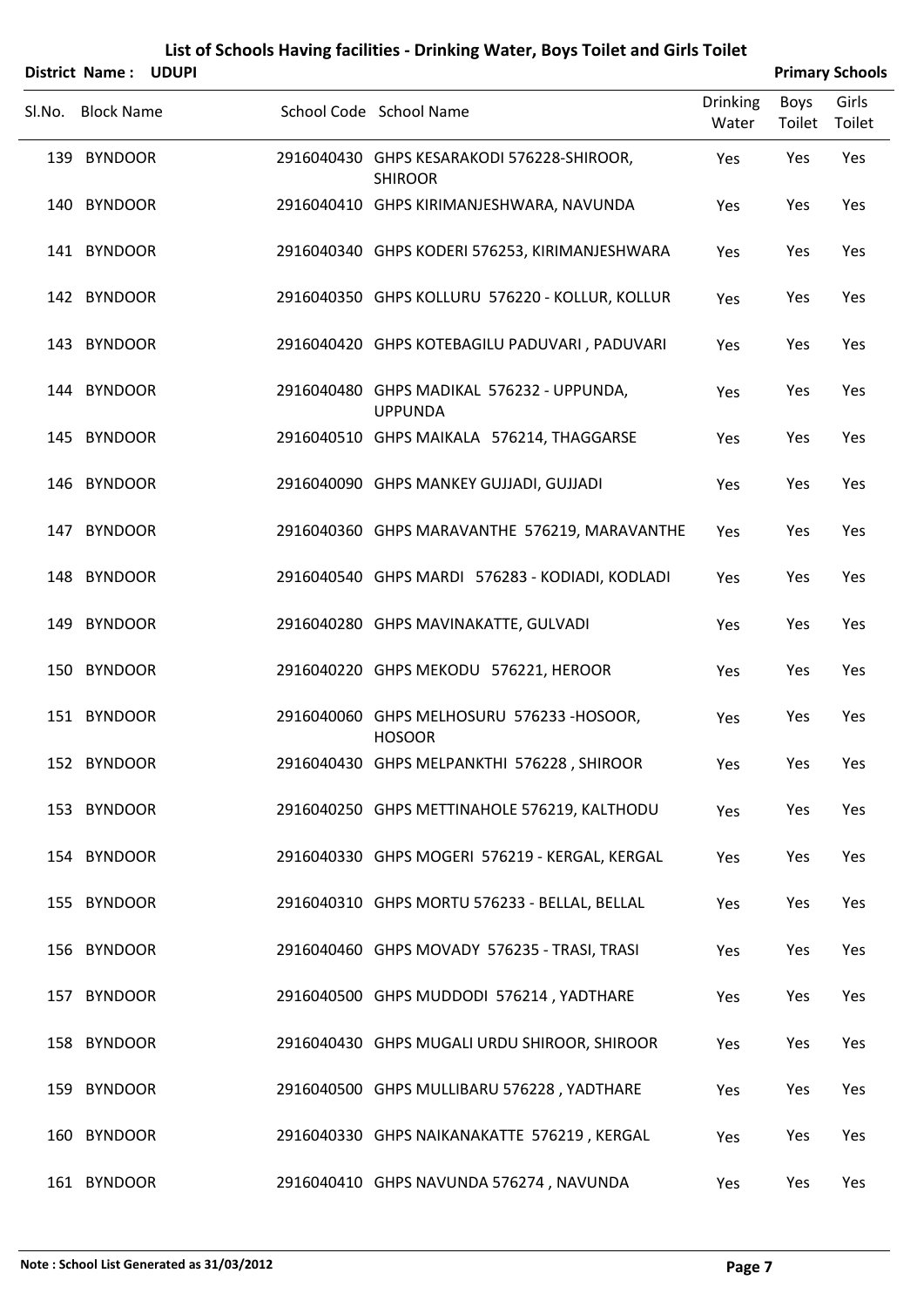|        | <b>District Name:</b> | <b>UDUPI</b> |                                                                |                          |                | <b>Primary Schools</b> |
|--------|-----------------------|--------------|----------------------------------------------------------------|--------------------------|----------------|------------------------|
| Sl.No. | <b>Block Name</b>     |              | School Code School Name                                        | <b>Drinking</b><br>Water | Boys<br>Toilet | Girls<br>Toilet        |
|        | 162 BYNDOOR           |              | 2916040290 GHPS NEMPU KARKUNJE, KARKUNJE                       | Yes                      | Yes            | Yes                    |
|        | 163 BYNDOOR           |              | 2916040310 GHPS NOOJI BANTRADI - BELLAL, BELLAL                | Yes                      | Yes            | Yes                    |
|        | 164 BYNDOOR           |              | 2916040120 GHPS NUJADY I 576233 - NOOJAD, NOOJADI              | Yes                      | Yes            | Yes                    |
|        | 165 BYNDOOR           |              | 2916040390 GHPS PADUKONE 576262, NADA                          | Yes                      | Yes            | Yes                    |
|        | 166 BYNDOOR           |              | 2916040010 GHPS PO. AJRIHARA - AJRI, AJRI                      | Yes                      | Yes            | Yes                    |
|        | 167 BYNDOOR           |              | 2916040120 GHPS PO. NOOJADI II - NOOJADI, NOOJADI              | Yes                      | Yes            | Yes                    |
|        | 168 BYNDOOR           |              | 2916040220 GHPS RAGIHAKLU 576224, HEROOR                       | Yes                      | Yes            | Yes                    |
|        | 169 BYNDOOR           |              | 2916040480 GHPS RATHABEEDI UPPUNDA, UPPUNDA                    | Yes                      | Yes            | Yes                    |
|        | 170 BYNDOOR           |              | 2916040030 GHPS SALIMAKKI 576244-BIJOOR, BIJOOR                | Yes                      | Yes            | Yes                    |
|        | 171 BYNDOOR           |              | 2916040230 GHPS SELKODU - 576220 JADKAL, JADKAL                | Yes                      | Yes            | Yes                    |
|        | 172 BYNDOOR           |              | 2916040430 GHPS SHIROOR 576228 - SHIROOR, SHIROOR              | Yes                      | Yes            | Yes                    |
|        | 173 BYNDOOR           |              | 2916040430 GHPS SHIROOR HINDUSTHANI, SHIROOR                   | Yes                      | Yes            | Yes                    |
|        | 174 BYNDOOR           |              | 2916040180 GHPS SULSE KATTABEL THOOR, KATTABEL<br><b>THOOR</b> | Yes                      | Yes            | Yes                    |
|        | 175 BYNDOOR           |              | 2916040130 GHPS SULUGODU - HALLIHOLE, HALLIHOLE                | Yes                      | Yes            | Yes                    |
|        | 176 BYNDOOR           |              | 2916040510 GHPS THAGGARSE, THAGGARSE                           | Yes                      | Yes            | Yes                    |
|        | 177 BYNDOOR           |              | 2916040420 GHPS THARAPATHI 576232, PADUVARI                    | Yes                      | Yes            | Yes                    |
|        | 178 BYNDOOR           |              | 2916040260 GHPS THENKABETTU 576242,<br>KAMBADAKONE             | Yes                      | Yes            | Yes                    |
|        | 179 BYNDOOR           |              | 2916040411 GHPS ULLUR2-576219, NAVUNDA                         | Yes                      | Yes            | Yes                    |
|        | 180 BYNDOOR           |              | 2916040440 GHPS UPPINAKUDRU 576230, UPPINAKUDRU                | Yes                      | Yes            | Yes                    |
|        | 181 BYNDOOR           |              | 2916040480 GHPS UPPUNDA 576232 - UPPUNDA,<br><b>UPPUNDA</b>    | Yes                      | Yes            | Yes                    |
|        | 182 BYNDOOR           |              | 2916040490 GHPS VANDSE 576233, VANDSE                          | Yes                      | Yes            | Yes                    |
|        | 183 BYNDOOR           |              | 2916040530 GHPS YADAMOGE 576229 - EDMOGE,<br><b>EDMOGE</b>     | Yes                      | Yes            | Yes                    |
|        | 184 BYNDOOR           |              | 2916040500 GHPS YEDATARE<br>576214, YADTHARE                   | Yes                      | Yes            | Yes                    |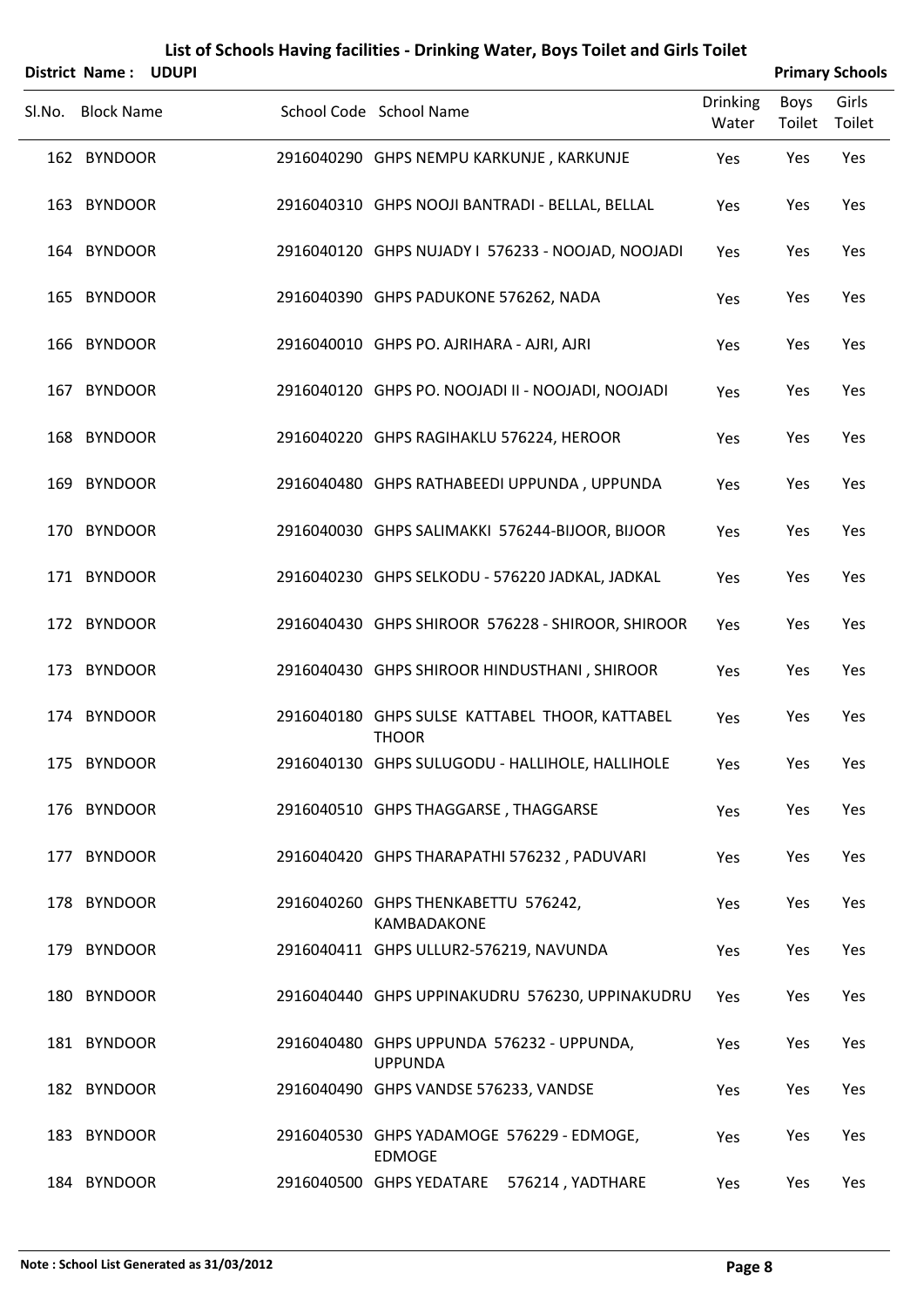|        | <b>District Name:</b> | <b>UDUPI</b> |                                                           |                          |                | <b>Primary Schools</b> |
|--------|-----------------------|--------------|-----------------------------------------------------------|--------------------------|----------------|------------------------|
| SI.No. | <b>Block Name</b>     |              | School Code School Name                                   | <b>Drinking</b><br>Water | Boys<br>Toilet | Girls<br>Toilet        |
|        | 185 BYNDOOR           |              | 2916040070 GHPS YELAJITH, YELJITH                         | Yes                      | Yes            | Yes                    |
|        | 186 BYNDOOR           |              | 2916040110 GHPSKUNDABARANDADI 576235 -,<br>KUNDABARANDADI | Yes                      | Yes            | Yes                    |
|        | 187 BYNDOOR           |              | 2916040130 GLPS DEVARABALU HALLIHOLE, HALLIHOLE           | Yes                      | Yes            | Yes                    |
|        | 188 BYNDOOR           |              | 2916040130 GLPS VATEBACHALU, HALLIHOLE                    | Yes                      | Yes            | Yes                    |
| 189    | <b>BYNDOOR</b>        |              | 2916040080 GLPS AJRIGADDE, GOLIHOLE                       | Yes                      | Yes            | Yes                    |
|        | 190 BYNDOOR           |              | 2916040220 GLPS ALAGADDE KERI 576224, HEROOR              | Yes                      | Yes            | Yes                    |
|        | 191 BYNDOOR           |              | 2916040500 GLPS ALANDOOR 576228, YADTHARE                 | Yes                      | Yes            | Yes                    |
|        | 192 BYNDOOR           |              | 2916040480 GLPS AMMANAVAR THOPLU, UPPUNDA                 | Yes                      | Yes            | Yes                    |
|        | 193 BYNDOOR           |              | 2916040160 GLPS ANDARU KATTE KANAYANA, KANYANA            | Yes                      | Yes            | Yes                    |
|        | 194 BYNDOOR           |              | 2916040431 GLPS ARAMANEHAKLU, SHIROOR                     | Yes                      | Yes            | Yes                    |
|        | 195 BYNDOOR           |              | 2916040470 GLPS ARATEDEVASTHANA HOSADU,<br><b>HOSADU</b>  | Yes                      | Yes            | Yes                    |
|        | 196 BYNDOOR           |              | 2916040490 GLPS ARATHRADY 576233, VANDSE                  | Yes                      | Yes            | Yes                    |
|        | 197 BYNDOOR           |              | 2916040140 GLPS ARGODU 576211, KAMALASHILE                | Yes                      | Yes            | Yes                    |
|        | 198 BYNDOOR           |              | 2916040250 GLPS BALAGONA 576219, KALTHODU                 | Yes                      | Yes            | Yes                    |
|        | 199 BYNDOOR           |              | 2916040200 GLPS BALE KERE DEVALKUNDA,<br>DEVALKUNDA       | Yes                      | Yes            | Yes                    |
|        | 200 BYNDOOR           |              | 2916040110 GLPS BARANDADI<br>576235,<br>KUNDABARANDADI    | Yes                      | Yes            | Yes                    |
|        | 201 BYNDOOR           |              | 2916040230 GLPS BASRI BERU 576220, JADKAL                 | Yes                      | Yes            | Yes                    |
|        | 202 BYNDOOR           |              | 2916040240 GLPS BELKAL 576220 - MUDOOR, MUDOOR            | Yes                      | Yes            | Yes                    |
|        | 203 BYNDOOR           |              | 2916040250 GLPS BETE YANE, KALTHODU, KALTHODU             | Yes                      | Yes            | Yes                    |
|        | 204 BYNDOOR           |              | 2916040250 GLPS BOLAMBALLI 576219, KALTHODU               | Yes                      | Yes            | Yes                    |
|        | 205 BYNDOOR           |              | 2916040010 GLPS CHOUKALAMAKKI 576229, AJRI                | Yes                      | Yes            | Yes                    |
|        | 206 BYNDOOR           |              | 2916040390 GLPS CHUNGI GUDDE 576262, NADA                 | Yes                      | Yes            | Yes                    |
|        | 207 BYNDOOR           |              | 2916040100 GLPS ELURU THOPLU<br>576235, HAKLADY           | Yes                      | Yes            | Yes                    |

L,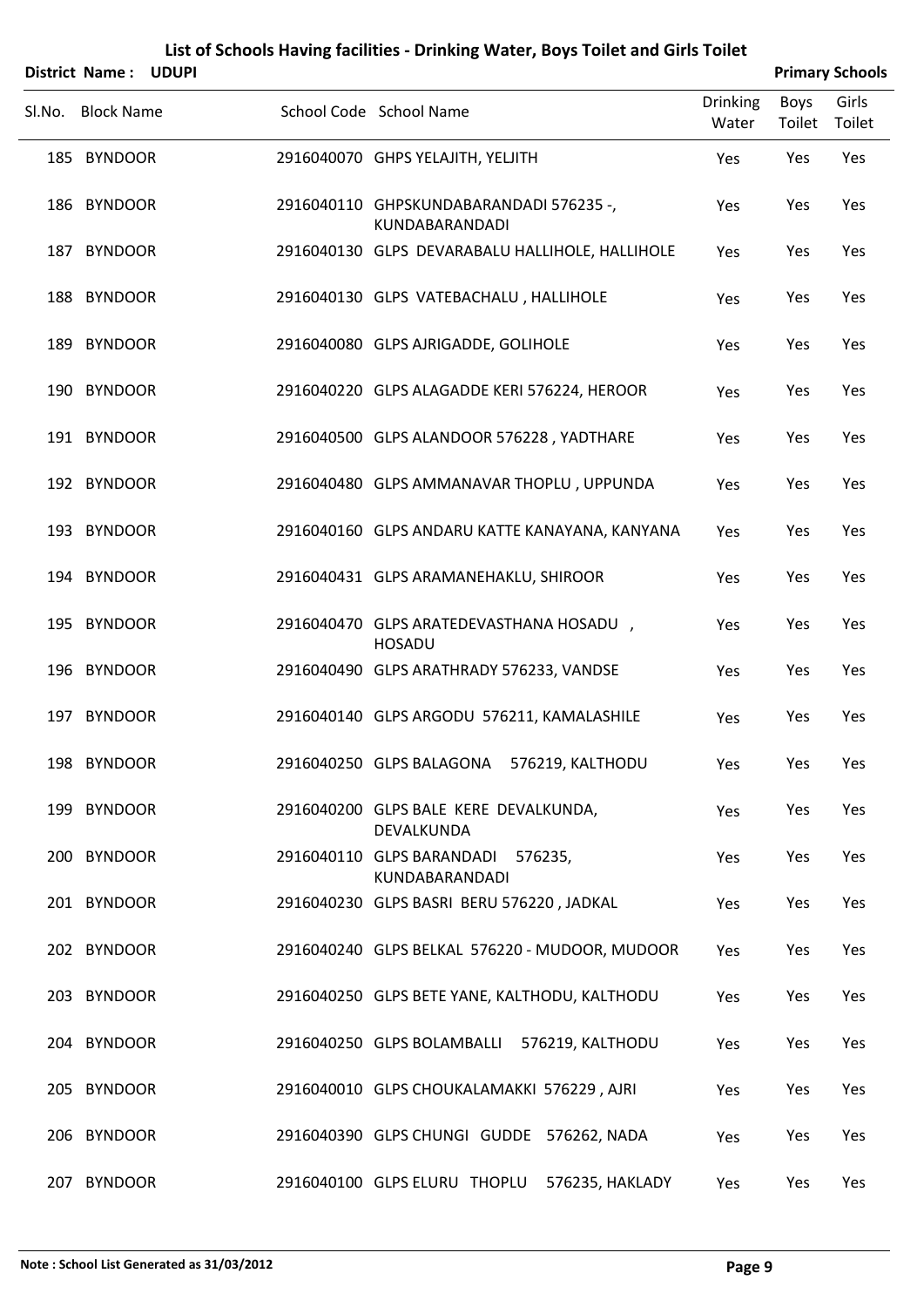|        | <b>District Name:</b> | <b>UDUPI</b> |                                                   |                          |                | <b>Primary Schools</b> |
|--------|-----------------------|--------------|---------------------------------------------------|--------------------------|----------------|------------------------|
| Sl.No. | <b>Block Name</b>     |              | School Code School Name                           | <b>Drinking</b><br>Water | Boys<br>Toilet | Girls<br>Toilet        |
|        | 208 BYNDOOR           |              | 2916040080 GLPS GOLIHOLE URDU, GOLIHOLE           | Yes                      | Yes            | Yes                    |
|        | 209 BYNDOOR           |              | 2916040270 GLPS GUDI DEVASTHANA, HERANJAL         | Yes                      | Yes            | Yes                    |
|        | 210 BYNDOOR           |              | 2916040340 GLPS GUNJANUGUDDE, KIRIMANJESHWARA     | Yes                      | Yes            | Yes                    |
|        | 211 BYNDOOR           |              | 2916040380 GLPS HADAVU 576235, HADAVU             | Yes                      | Yes            | Yes                    |
|        | 212 BYNDOOR           |              | 2916040300 GLPS HALADI KERADI, KERADI             | Yes                      | Yes            | Yes                    |
|        | 213 BYNDOOR           |              | 2916040530 GLPS HALAVARI MATHA 576282, EDMOGE     | Yes                      | Yes            | Yes                    |
|        | 214 BYNDOOR           |              | 2916040230 GLPS HALKAL 576282, JADKAL             | Yes                      | Yes            | Yes                    |
|        | 215 BYNDOOR           |              | 2916040510 GLPS HALLI HOSUR 576214, THAGGARSE     | Yes                      | Yes            | Yes                    |
|        | 216 BYNDOOR           |              | 2916040350 GLPS HALLIBERU<br>576220, KOLLUR       | Yes                      | Yes            | Yes                    |
|        | 217 BYNDOOR           |              | 2916040290 GLPS HANDAKUNDA KARKUNJE, KARKUNJE     | Yes                      | Yes            | Yes                    |
|        | 218 BYNDOOR           |              | 2916040020 GLPS HARKOOR NORTH, HARKOOR            | Yes                      | Yes            | Yes                    |
|        | 219 BYNDOOR           |              | 2916040020 GLPS HARKURU SOUTH 576233 -, HARKOOR   | Yes                      | Yes            | Yes                    |
|        | 220 BYNDOOR           |              | 2916040300 GLPS HAYYANGAR 576233 - KERADI, KERADI | Yes                      | Yes            | Yes                    |
|        | 221 BYNDOOR           |              | 2916040390 GLPS HEMMUNJE 576262, NADA             | Yes                      | Yes            | Yes                    |
|        | 222 BYNDOOR           |              | 2916040431 GLPS HEN BERU 576214, SHIROOR          | Yes                      | Yes            | Yes                    |
|        | 223 BYNDOOR           |              | 2916040050 GLPS HIJANA 576230 - CHITTUR, CHITTUR  | Yes                      | Yes            | Yes                    |
|        | 224 BYNDOOR           |              | 2916040130 GLPS HOSABALU HALLIHOLE, HALLIHOLE     | Yes                      | Yes            | Yes                    |
|        | 225 BYNDOOR           |              | 2916040070 GLPS HOSERI, YELJITH                   | Yes                      | Yes            | Yes                    |
|        | 226 BYNDOOR           |              | 2916040030 GLPS HOSKOTE 576219, BIJOOR            | Yes                      | Yes            | Yes                    |
|        | 227 BYNDOOR           |              | 2916040550 GLPS HOYYANA 576233, ALOOR             | Yes                      | Yes            | Yes                    |
|        | 228 BYNDOOR           |              | 2916040070 GLPS HULKADIKE - YELAJETH, YELJITH     | Yes                      | Yes            | Yes                    |
|        | 229 BYNDOOR           |              | 2916040040 GLPS JANNAL 576233, IDURKUNNADI        | Yes                      | Yes            | Yes                    |
|        | 230 BYNDOOR           |              | 2916040250 GLPS KABSE SOUTH<br>576219, KALTHODU   | Yes                      | Yes            | Yes                    |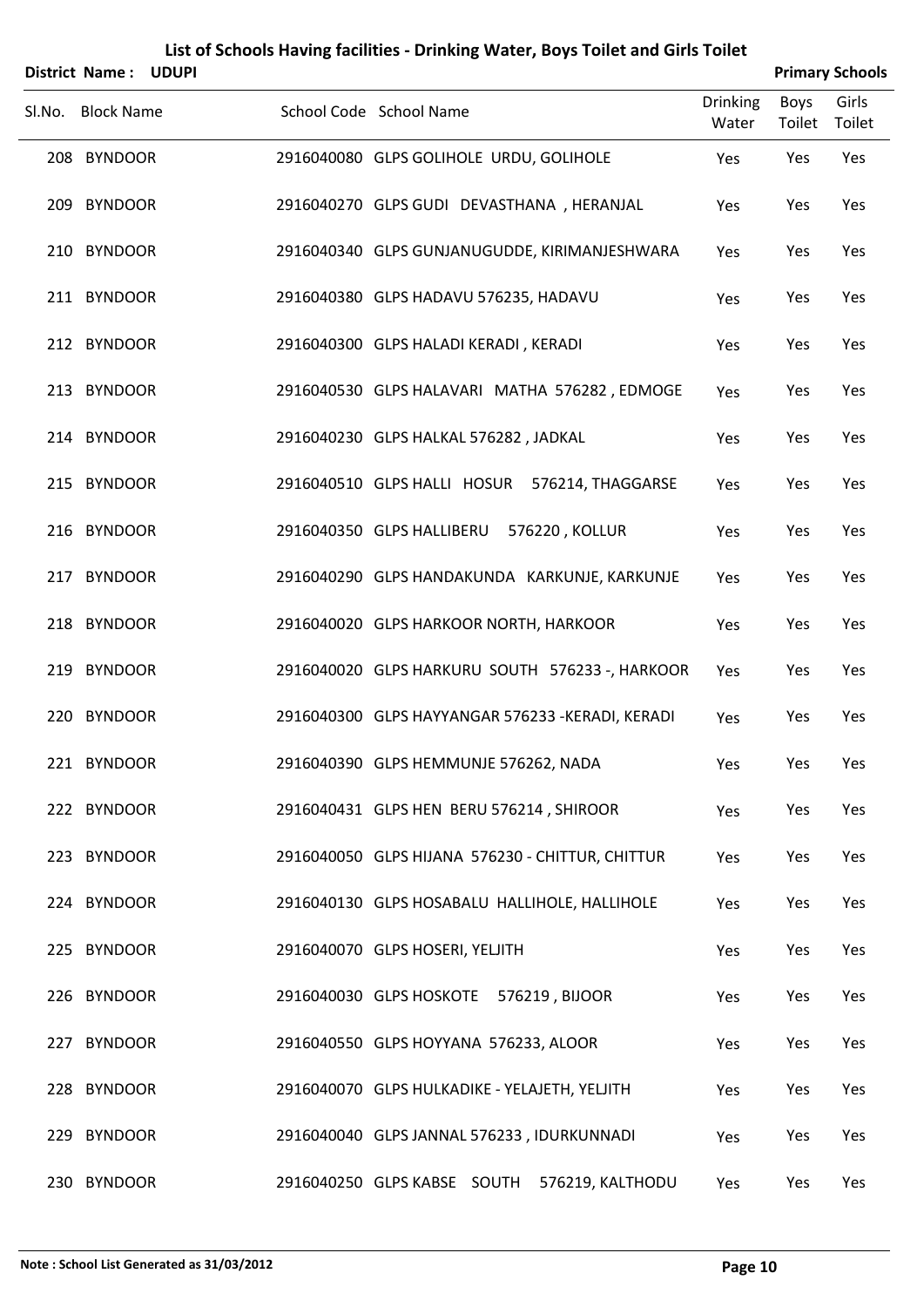| List of Schools Having facilities - Drinking Water, Boys Toilet and Girls Toilet<br><b>Primary Schools</b><br><b>District Name:</b><br><b>UDUPI</b> |  |  |                                       |                                                   |                 |             |        |  |  |  |
|-----------------------------------------------------------------------------------------------------------------------------------------------------|--|--|---------------------------------------|---------------------------------------------------|-----------------|-------------|--------|--|--|--|
|                                                                                                                                                     |  |  |                                       |                                                   | <b>Drinking</b> | <b>Boys</b> | Girls  |  |  |  |
| Sl.No. Block Name                                                                                                                                   |  |  | School Code School Name               |                                                   | Water           | Toilet      | Toilet |  |  |  |
| 231 BYNDOOR                                                                                                                                         |  |  |                                       | 2916040250 GLPS KABSE NORTH, ELAJITH, KALTHODU    | Yes             | Yes         | Yes    |  |  |  |
| 232 BYNDOOR                                                                                                                                         |  |  |                                       | 2916040060 GLPS KADALI HOSOOR - HOSOOR, HOSOOR    | Yes             | Yes         | Yes    |  |  |  |
| 233 BYNDOOR                                                                                                                                         |  |  | 2916040500 GLPS KADIKE                | 576214, YADTHARE                                  | Yes             | Yes         | Yes    |  |  |  |
| 234 BYNDOOR                                                                                                                                         |  |  | 2916040550 GLPS KALI ALUR, ALOOR      |                                                   | Yes             | Yes         | Yes    |  |  |  |
| 235 BYNDOOR                                                                                                                                         |  |  |                                       | 2916040430 GLPS KALIHITHALU 576228, SHIROOR       | Yes             | Yes         | Yes    |  |  |  |
| 236 BYNDOOR                                                                                                                                         |  |  | 2916040230 GLPS KANKAI 576220, JADKAL |                                                   | Yes             | Yes         | Yes    |  |  |  |
| 237 BYNDOOR                                                                                                                                         |  |  |                                       | 2916040250 GLPS KAPPADY, GOLIHOLE, KALTHODU       | Yes             | Yes         | Yes    |  |  |  |
| 238 BYNDOOR                                                                                                                                         |  |  |                                       | 2916040300 GLPS KARI BAILU 57623, KERADI          | Yes             | Yes         | Yes    |  |  |  |
| 239 BYNDOOR                                                                                                                                         |  |  |                                       | 2916040290 GLPS KARKI 576211 - GULVADI, KARKUNJE  | Yes             | Yes         | Yes    |  |  |  |
| 240 BYNDOOR                                                                                                                                         |  |  |                                       | 2916040290 GLPS KARKUNJE 2 - 576214, KARKUNJE     | Yes             | Yes         | Yes    |  |  |  |
| 241 BYNDOOR                                                                                                                                         |  |  | 2916040020 GLPS KATTINAMAKKI          | 576233 -, HARKOOR                                 | Yes             | Yes         | Yes    |  |  |  |
| 242 BYNDOOR                                                                                                                                         |  |  |                                       | 2916040190 GLPS KATTU HEMMADI 576249, HEMMADI     | Yes             | Yes         | Yes    |  |  |  |
| 243 BYNDOOR                                                                                                                                         |  |  |                                       | 2916040220 GLPS KISMATHI 576224, HEROOR           | Yes             | Yes         | Yes    |  |  |  |
| 244 BYNDOOR                                                                                                                                         |  |  | <b>HEMMADI</b>                        | 2916040190 GLPS KODAPADI 576247 -GUJJADI,         | Yes             | Yes         | Yes    |  |  |  |
| 245 BYNDOOR                                                                                                                                         |  |  | 2916040080 GLPS KODIALKERI, GOLIHOLE  |                                                   | Yes             | Yes         | Yes    |  |  |  |
| 246 BYNDOOR                                                                                                                                         |  |  |                                       | 2916040540 GLPS KODLADI 576211 - KODIADI, KODLADI | Yes             | Yes         | Yes    |  |  |  |
| 247 BYNDOOR                                                                                                                                         |  |  | 2916040390 GLPS KONKI 576262, NADA    |                                                   | Yes             | Yes         | Yes    |  |  |  |
| 248 BYNDOOR                                                                                                                                         |  |  |                                       | 2916040450 GLPS KOTEBAGILUTALLURU 576216, TALLUR  | Yes             | Yes         | Yes    |  |  |  |
| 249 BYNDOOR                                                                                                                                         |  |  |                                       | 2916040410 GLPS KOYA NAGAR, NAVUNDA, NAVUNDA      | Yes             | Yes         | Yes    |  |  |  |
| 250 BYNDOOR                                                                                                                                         |  |  |                                       | 2916040540 GLPS KUDIGE 576211 - KODIADI, KODLADI  | Yes             | Yes         | Yes    |  |  |  |
| 251 BYNDOOR                                                                                                                                         |  |  |                                       | 2916040160 GLPS KUDLU KANYANA, KANYANA            | Yes             | Yes         | Yes    |  |  |  |
| 252 BYNDOOR                                                                                                                                         |  |  |                                       | 2916040080 GLPS KUDURU GOLIHOLE, GOLIHOLE         | Yes             | Yes         | Yes    |  |  |  |
| 253 BYNDOOR                                                                                                                                         |  |  |                                       | 2916040300 GLPS KULLAMBALLI 576233, KERADI        | Yes             | Yes         | Yes    |  |  |  |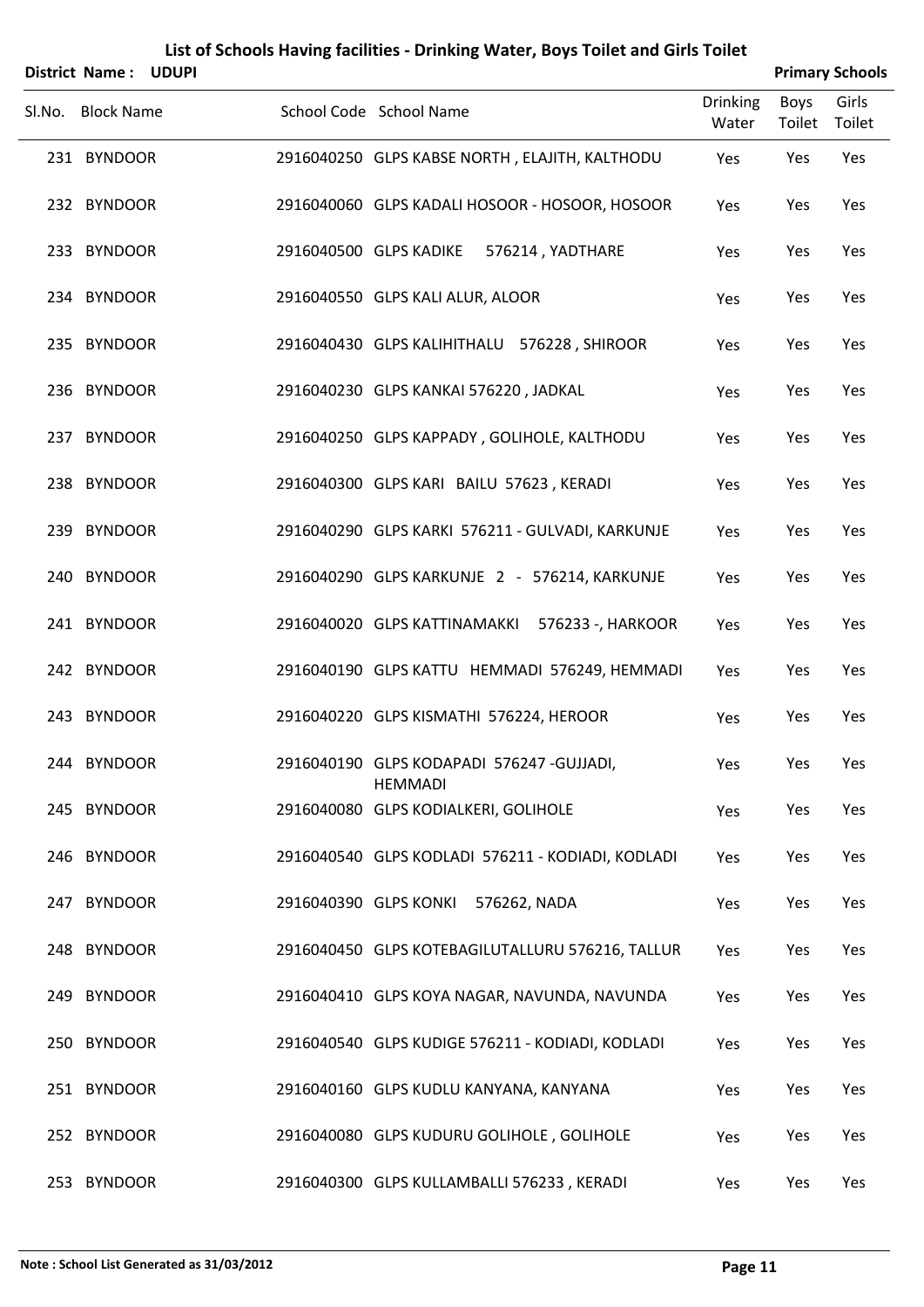|        | District Name:    | <b>UDUPI</b> |                                                                  |                          |                | <b>Primary Schools</b> |
|--------|-------------------|--------------|------------------------------------------------------------------|--------------------------|----------------|------------------------|
| Sl.No. | <b>Block Name</b> |              | School Code School Name                                          | <b>Drinking</b><br>Water | Boys<br>Toilet | Girls<br>Toilet        |
|        | 254 BYNDOOR       |              | 2916040040 GLPS KUNHADY 576233, IDURKUNNADI                      | Yes                      | Yes            | Yes                    |
|        | 255 BYNDOOR       |              | 2916040050 GLPS MARANA KATTE 576233, CHITTUR                     | Yes                      | Yes            | Yes                    |
|        | 256 BYNDOOR       |              | 2916040360 GLPS MARAVANTHE EAST, MARAVANTHE                      | Yes                      | Yes            | Yes                    |
|        | 257 BYNDOOR       |              | 2916040360 GLPS MARAVANTHE KARAVALI,<br><b>MARAVANTHE</b>        | Yes                      | Yes            | Yes                    |
|        | 258 BYNDOOR       |              | 2916040410 GLPS MASKI 576224, NAVUNDA                            | Yes                      | Yes            | Yes                    |
|        | 259 BYNDOOR       |              | 2916040280 GLPS MAVINAGULI<br>576241 - , GULVADI                 | Yes                      | Yes            | Yes                    |
|        | 260 BYNDOOR       |              | 2916040350 GLPS MAVINKARU<br>576220 - KO, KOLLUR                 | Yes                      | Yes            | Yes                    |
|        | 261 BYNDOOR       |              | 2916040230 GLPS MEKKE, JADKAL - JADKAL, JADKAL                   | Yes                      | Yes            | Yes                    |
|        | 262 BYNDOOR       |              | 2916040240 GLPS MUDOOR 576220 - MUDOOR,<br><b>MUDOOR</b>         | Yes                      | Yes            | Yes                    |
|        | 263 BYNDOOR       |              | 2916040550 GLPS MUDUTHARIVAILU 576233, ALOOR                     | Yes                      | Yes            | Yes                    |
|        | 264 BYNDOOR       |              | 2916040340 GLPS NAGUR KANNADA 576250,<br>KIRIMANJESHWARA         | Yes                      | Yes            | Yes                    |
|        | 265 BYNDOOR       |              | 2916040050 GLPS NAIKAMBLI 576233 - CHITTUR, CHITTUR              | Yes                      | Yes            | Yes                    |
|        | 266 BYNDOOR       |              | 2916040320 GLPS NANDANVANA<br>576232,<br>NANDANAVANA             | Yes                      | Yes            | Yes                    |
|        | 267 BYNDOOR       |              | 2916040251 GLPS PAINADI KALTHOD, KALTHODU                        | Yes                      | Yes            | Yes                    |
|        | 268 BYNDOOR       |              | 2916040540 GLPS RAMANA KODLU - AJRI, KODLADI                     | Yes                      | Yes            | Yes                    |
|        | 269 BYNDOOR       |              | 2916040150 GLPS SABLADI576230-HATTIANGADI,<br><b>HATTIANGADI</b> | Yes                      | Yes            | Yes                    |
|        | 270 BYNDOOR       |              | 2916040350 GLPS SALAGERI, KOLLUR                                 | Yes                      | Yes            | Yes                    |
|        | 271 BYNDOOR       |              | 2916040190 GLPS SANTHOSH NAGAR HEMMADY,<br><b>HEMMADI</b>        | Yes                      | Yes            | Yes                    |
|        | 272 BYNDOOR       |              | 2916040300 GLPS SHADEBERU KERADY - KERADI, KERADI                | Yes                      | Yes            | Yes                    |
|        | 273 BYNDOOR       |              | 2916040280 GLPS SOUKURU 576241 - GULVADI, GULVADI                | Yes                      | Yes            | Yes                    |
|        | 274 BYNDOOR       |              | 2916040520 GLPS SURKUNDA<br>576214, BYNDOOR                      | Yes                      | Yes            | Yes                    |
|        | 275 BYNDOOR       |              | 2916040490 GLPS THANKODIGE 576233 VANSE, VANDSE                  | Yes                      | Yes            | Yes                    |
|        | 276 BYNDOOR       |              | 576220, BYNDOOR<br>2916040520 GLPS TONDE MAKKI                   | Yes                      | Yes            | Yes                    |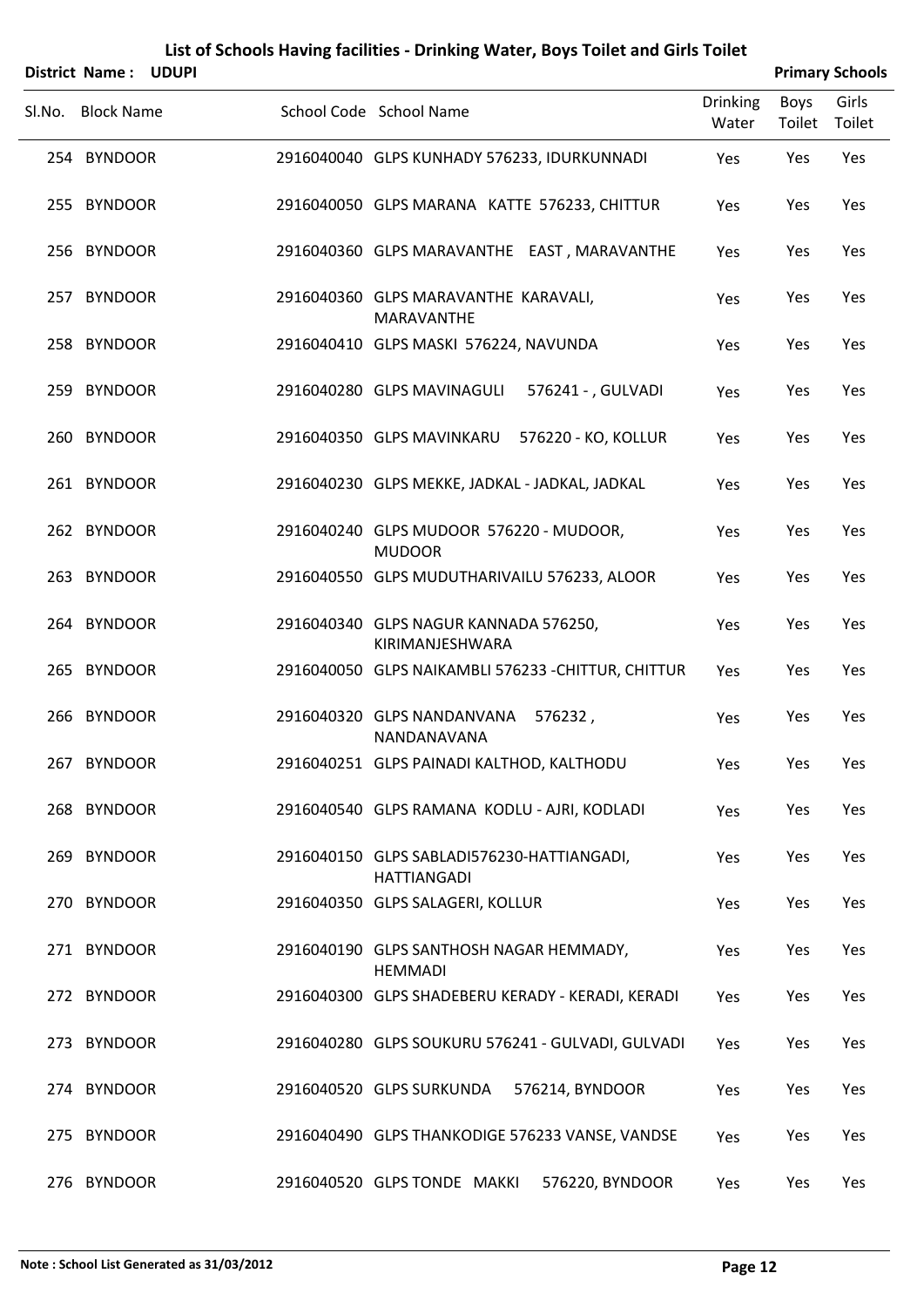| List of Schools Having facilities - Drinking Water, Boys Toilet and Girls Toilet<br><b>Primary Schools</b><br>District Name:<br><b>UDUPI</b> |                   |  |  |                                                                 |                          |                       |                 |  |  |  |
|----------------------------------------------------------------------------------------------------------------------------------------------|-------------------|--|--|-----------------------------------------------------------------|--------------------------|-----------------------|-----------------|--|--|--|
| Sl.No.                                                                                                                                       | <b>Block Name</b> |  |  | School Code School Name                                         | <b>Drinking</b><br>Water | <b>Boys</b><br>Toilet | Girls<br>Toilet |  |  |  |
|                                                                                                                                              | 277 BYNDOOR       |  |  | 2916040080 GLPS TONDLE, GOLIHOLE                                | Yes                      | Yes                   | Yes             |  |  |  |
|                                                                                                                                              | 278 BYNDOOR       |  |  | 2916040560 GLPS ULLOR UPRALLI, ULLOOR (II)                      | Yes                      | Yes                   | Yes             |  |  |  |
|                                                                                                                                              | 279 BYNDOOR       |  |  | 2916040480 GLPS UPPUNDA - URDU 576232, UPPUNDA                  | Yes                      | Yes                   | Yes             |  |  |  |
|                                                                                                                                              | 280 BYNDOOR       |  |  | 2916040010 GLPS YEDNALI 576211 - AJRI, AJRI                     | Yes                      | Yes                   | Yes             |  |  |  |
|                                                                                                                                              | 281 BYNDOOR       |  |  | 2916040140 GLPS YELABERU 576229, KAMALASHILE                    | Yes                      | Yes                   | Yes             |  |  |  |
|                                                                                                                                              | 282 BYNDOOR       |  |  | 2916040501 GLPS YOJANANAGARA, YADTHARE                          | Yes                      | Yes                   | Yes             |  |  |  |
|                                                                                                                                              | 283 KARKALA       |  |  | 2916010190 GHPS ANDARU - ANDARU, ANDARU                         | Yes                      | Yes                   | Yes             |  |  |  |
|                                                                                                                                              | 284 KARKALA       |  |  | 2916010310 GHPS AYYAPPANAGAR - KUKKUNDOOR,<br><b>KUKKUNDOOR</b> | Yes                      | Yes                   | Yes             |  |  |  |
|                                                                                                                                              | 285 KARKALA       |  |  | 2916010270 GHPS BAILURU MAIN - KOWDOOR,<br><b>KOWDOOR</b>       | Yes                      | Yes                   | Yes             |  |  |  |
|                                                                                                                                              | 286 KARKALA       |  |  | 2916010410 GHPS BARADI, KANTHAVARA, KANTHAVARA                  | Yes                      | Yes                   | Yes             |  |  |  |
|                                                                                                                                              | 287 KARKALA       |  |  | 2916010260 GHPS BASRI BAILURU - BAILUR, BAILUR                  | Yes                      | Yes                   | Yes             |  |  |  |
|                                                                                                                                              | 288 KARKALA       |  |  | 2916010150 GHPS BONDUKUMERI - MARNE, MARNE                      | Yes                      | Yes                   | Yes             |  |  |  |
|                                                                                                                                              | 289 KARKALA       |  |  | 2916010320 GHPS BORGALGUDDE - NITTE, NITTE                      | Yes                      | Yes                   | Yes             |  |  |  |
|                                                                                                                                              | 290 KARKALA       |  |  | 2916010050 GHPS CHARA, CHARA                                    | Yes                      | Yes                   | Yes             |  |  |  |
|                                                                                                                                              | 291 KARKALA       |  |  | 2916010170 GHPS CHIKKELBETTU - HIRGANA, HIRGANA                 | Yes                      | Yes                   | Yes             |  |  |  |
|                                                                                                                                              | 292 KARKALA       |  |  | 2916010230 GHPS CHOWKIANGADI - MALA, MALA                       | Yes                      | Yes                   | Yes             |  |  |  |
|                                                                                                                                              | 293 KARKALA       |  |  | 2916010290 GHPS DADABETTU - PALLI, PALLI                        | Yes                      | Yes                   | Yes             |  |  |  |
|                                                                                                                                              | 294 KARKALA       |  |  | 2916010440 GHPS DURGA THELLARU - DURGA, DURGA                   | Yes                      | Yes                   | Yes             |  |  |  |
|                                                                                                                                              | 295 KARKALA       |  |  | 2916010270 GHPS ELIYALA - KOWDOOR, KOWDOOR                      | Yes                      | Yes                   | Yes             |  |  |  |
|                                                                                                                                              | 296 KARKALA       |  |  | 2916010150 GHPS ENNEHOLE - MARNE, MARNE                         | Yes                      | Yes                   | Yes             |  |  |  |
|                                                                                                                                              | 297 KARKALA       |  |  | 2916010050 GHPS GANDHINAGARA HEBRI-CHARA,<br><b>CHARA</b>       | Yes                      | Yes                   | Yes             |  |  |  |
|                                                                                                                                              | 298 KARKALA       |  |  | 2916010430 GHPS GUNDAJE - MIYAR, MIYAR                          | Yes                      | Yes                   | Yes             |  |  |  |
|                                                                                                                                              | 299 KARKALA       |  |  | 2916010180 GHPS HERMUNDE - HERMUNDE, HERMUNDE                   | Yes                      | Yes                   | Yes             |  |  |  |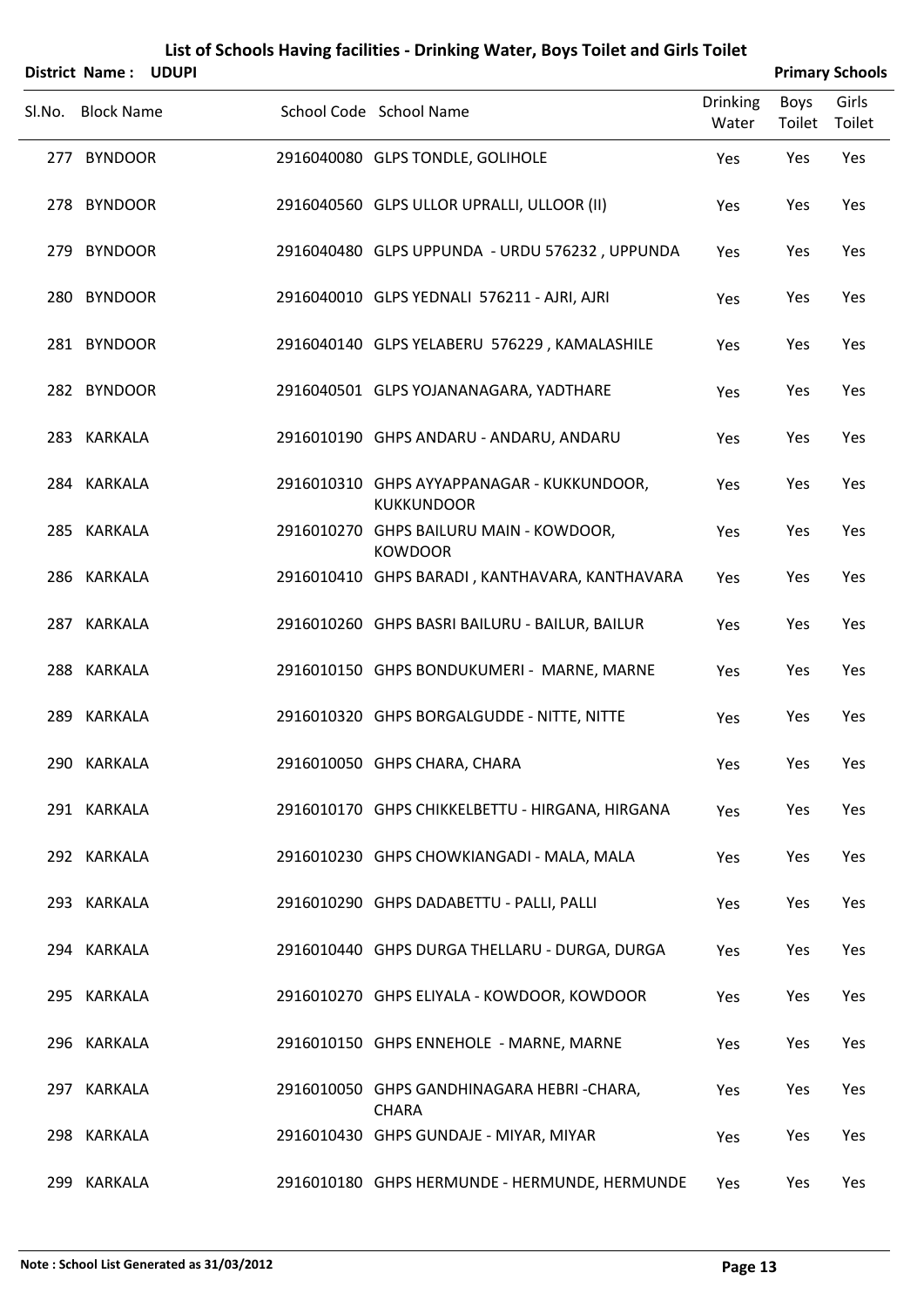|        | District Name: UDUPI |  |                                                                   |                          |                | <b>Primary Schools</b> |
|--------|----------------------|--|-------------------------------------------------------------------|--------------------------|----------------|------------------------|
| Sl.No. | <b>Block Name</b>    |  | School Code School Name                                           | <b>Drinking</b><br>Water | Boys<br>Toilet | Girls<br>Toilet        |
|        | 300 KARKALA          |  | 2916010350 GHPS HOSMARU BELMANNU - BELMA,<br><b>BELMAN</b>        | Yes                      | Yes            | Yes                    |
|        | 301 KARKALA          |  | 2916010470 GHPS HOSMARU EEDU - EEDU, EEDU                         | Yes                      | Yes            | Yes                    |
|        | 302 KARKALA          |  | 2916010230 GHPS INDIRA NAGAR MALA, MALA                           | Yes                      | Yes            | Yes                    |
|        | 303 KARKALA          |  | 2916010500 GHPS IRVATHURU KOLKE - IRVATHU,<br><b>IRVATHURU</b>    | Yes                      | Yes            | Yes                    |
|        | 304 KARKALA          |  | 2916010210 GHPS JARKALA - JARKALA, JARKALA                        | Yes                      | Yes            | Yes                    |
|        | 305 KARKALA          |  | 2916010310 GHPS JAYANTHINAGARA - KUKKUNDO,<br><b>KUKKUNDOOR</b>   | Yes                      | Yes            | Yes                    |
|        | 306 KARKALA          |  | 2916010090 GHPS KABBINALE, KABBINALE                              | Yes                      | Yes            | Yes                    |
|        | 307 KARKALA          |  | 2916010430 GHPS KADAMBALA MIYARU - MIYAR, MIYAR                   | Yes                      | Yes            | Yes                    |
|        | 308 KARKALA          |  | 2916010140 GHPS KADTHALA, KADTHALA                                | Yes                      | Yes            | Yes                    |
|        | 309 KARKALA          |  | 2916010300 GHPS KAIRABETTU - KALYA, KALYA                         | Yes                      | Yes            | Yes                    |
|        | 310 KARKALA          |  | 2916010480 GHPS KALATHRAPADE - NALLUR, NALLUR                     | Yes                      | Yes            | Yes                    |
|        | 311 KARKALA          |  | 2916010430 GHPS KALLAGUPPE, MIYAR                                 | Yes                      | Yes            | Yes                    |
|        | 312 KARKALA          |  | 2916010320 GHPS KALLAMBADIPADAVU - NITTE, NITTE                   | Yes                      | Yes            | Yes                    |
|        | 313 KARKALA          |  | 2916010050 GHPS KANYANA - CHARA, CHARA                            | Yes                      | Yes            | Yes                    |
|        | 314 KARKALA          |  | 2916010530 GHPS KARKALA MAIN, KARKALA TMC WARD-<br>$\overline{2}$ | Yes                      | Yes            | Yes                    |
|        | 315 KARKALA          |  | 2916010320 GHPS KEMMANNU NITTE - NITTE, NITTE                     | Yes                      | Yes            | Yes                    |
|        | 316 KARKALA          |  | 2916010060 GHPS KEREBETTU, KAREBETTU                              | Yes                      | Yes            | Yes                    |
|        | 317 KARKALA          |  | 2916010220 GHPS KERVASE - KERVASHE, KERVASHE                      | Yes                      | Yes            | Yes                    |
|        | 318 KARKALA          |  | 2916010230 GHPS KODANGAI MALA . - MALA, MALA                      | Yes                      | Yes            | Yes                    |
|        | 319 KARKALA          |  | 2916010090 GHPS KONKANARABETTU KABBINALE,<br><b>KABBINALE</b>     | Yes                      | Yes            | Yes                    |
|        | 320 KARKALA          |  | 2916010230 GHPS KOODABETTU MALA - MALA, MALA                      | Yes                      | Yes            | Yes                    |
|        | 321 KARKALA          |  | 2916010020 GHPS KUCHURU 2-KUCHCHURU, KUCHCHUR                     | Yes                      | Yes            | Yes                    |
|        | 322 KARKALA          |  | 2916010020 GHPS KUCHURU 1- KUCHCHURU, KUCHCHUR                    | Yes                      | Yes            | Yes                    |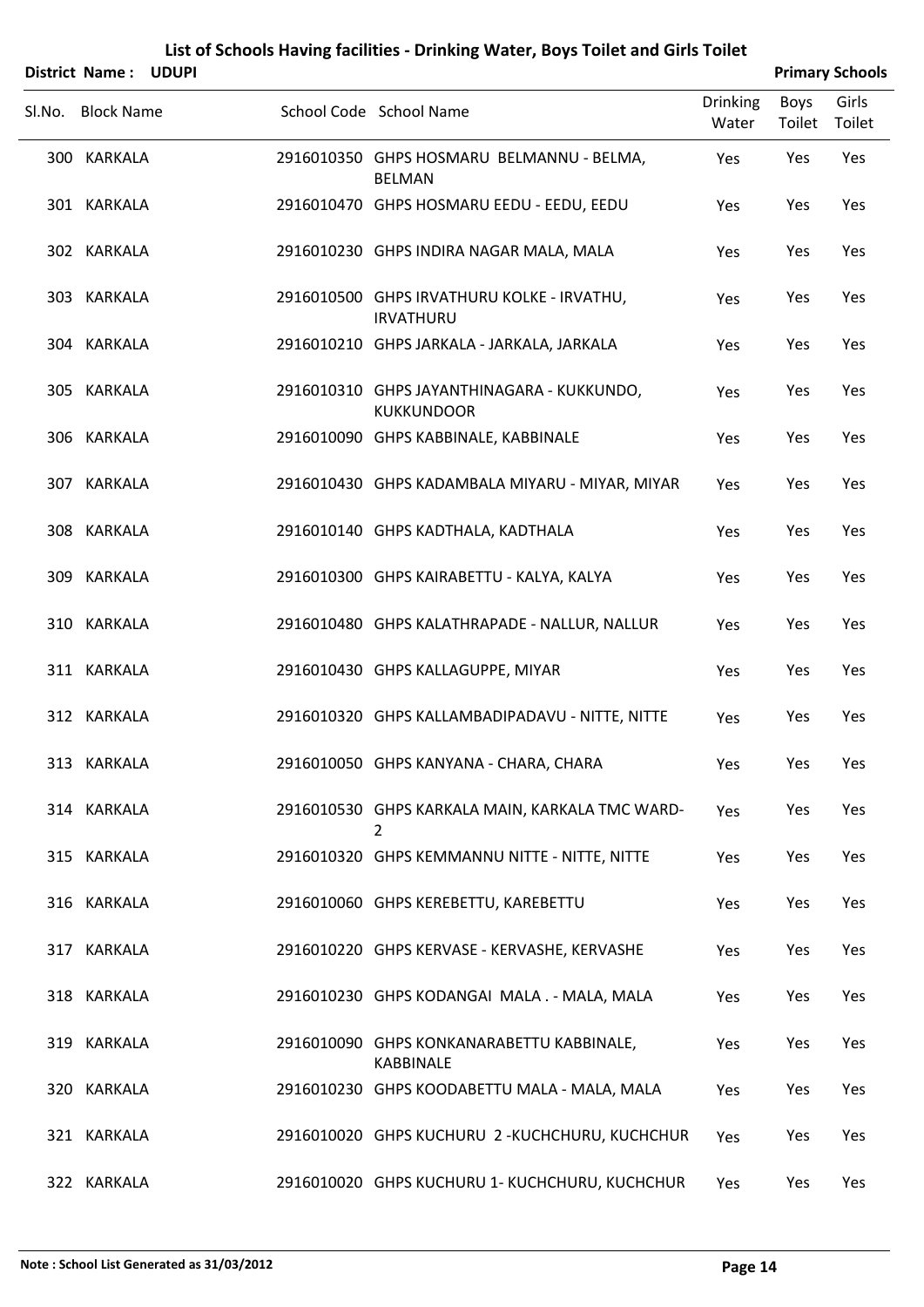| <b>District Name:</b> | <b>UDUPI</b> |                                                                         |                          |                | <b>Primary Schools</b> |
|-----------------------|--------------|-------------------------------------------------------------------------|--------------------------|----------------|------------------------|
| Sl.No. Block Name     |              | School Code School Name                                                 | <b>Drinking</b><br>Water | Boys<br>Toilet | Girls<br>Toilet        |
| 323 KARKALA           |              | 2916010300 GHPS KUNTADI - KALYA, KALYA                                  | Yes                      | Yes            | Yes                    |
| 324 KARKALA           |              | 2916010300 GHPS MALAYIBETTU - KALYA, KALYA                              | Yes                      | Yes            | Yes                    |
| 325 KARKALA           |              | 2916010030 GHPS MEGADDE - NADPAL, NADPAL                                | Yes                      | Yes            | Yes                    |
| 326 KARKALA           |              | 2916010440 GHPS MUDAIBAKYARU BEDRALKE - D, DURGA                        | Yes                      | Yes            | Yes                    |
| 327 KARKALA           |              | 2916010450 GHPS MUDARU - MUDAR, MUDAR                                   | Yes                      | Yes            | Yes                    |
| 328 KARKALA           |              | 2916010190 GHPS MUTTLUPADI - ANDARU, ANDARU                             | Yes                      | Yes            | Yes                    |
| 329 KARKALA           |              | 2916010030 GHPS NADAPALU - NADPAL, NADPAL                               | Yes                      | Yes            | Yes                    |
| 330 KARKALA           |              | 2916010480 GHPS NALLURU - NALLUR, NALLUR                                | Yes                      | Yes            | Yes                    |
| 331 KARKALA           |              | 2916010270 GHPS NAYARABETTU - KOWDOOR,<br><b>KOWDOOR</b>                | Yes                      | Yes            | Yes                    |
| 332 KARKALA           |              | 2916010070 GHPS NAYARKODU - SHIVAPURA, SHIVAPURA                        | Yes                      | Yes            | Yes                    |
| 333 KARKALA           |              | 2916010250 GHPS NEIRE HEDDARI - NEERE, NEERE                            | Yes                      | Yes            | Yes                    |
| 334 KARKALA           |              | 2916010320 GHPS NITTE PARAPPADI - NITTE, NITTE                          | Yes                      | Yes            | Yes                    |
| 335 KARKALA           |              | 2916010340 GHPS PADUBETTU SOODA - SOODA, SOODA                          | Yes                      | Yes            | Yes                    |
| 336 KARKALA           |              | 2916010110 GHPS PADUKUDURU, PADUKUDOOR                                  | Yes                      | Yes            | Yes                    |
| 337 KARKALA           |              | 2916010530 GHPS PATTONJIKATTE, KARKALA TMC WARD-<br>2                   | Yes                      | Yes            | Yes                    |
| 338 KARKALA           |              | 2916010480 GHPS PUCHHABETTU - NALLUR, NALLUR                            | Yes                      | Yes            | Yes                    |
| 339 KARKALA           |              | 2916010420 GHPS PULKERI - SANOOR, SANOOR                                | Yes                      | Yes            | Yes                    |
| 340 KARKALA           |              | 2916010350 GHPS PUNARKERE - BELMAN, BELMAN                              | Yes                      | Yes            | Yes                    |
| 341 KARKALA           |              | 2916010490 GHPS RENJALA - RENJALA, RENJALA                              | Yes                      | Yes            | Yes                    |
| 342 KARKALA           |              | 2916010520 GHPS SADBHAVANA NAGARA KARKALA,<br><b>KARKALA TMC WARD-1</b> | Yes                      | Yes            | Yes                    |
| 343 KARKALA           |              | 2916010030 GHPS SEETHANADI - NADPAL, NADPAL                             | Yes                      | Yes            | Yes                    |
| 344 KARKALA           |              | 2916010220 GHPS SHETTYBETTU - KERVASHE, KERVASHE                        | Yes                      | Yes            | Yes                    |
| 345 KARKALA           |              | 2916010070 GHPS SHIVAPURA, SHIVAPURA                                    | Yes                      | Yes            | Yes                    |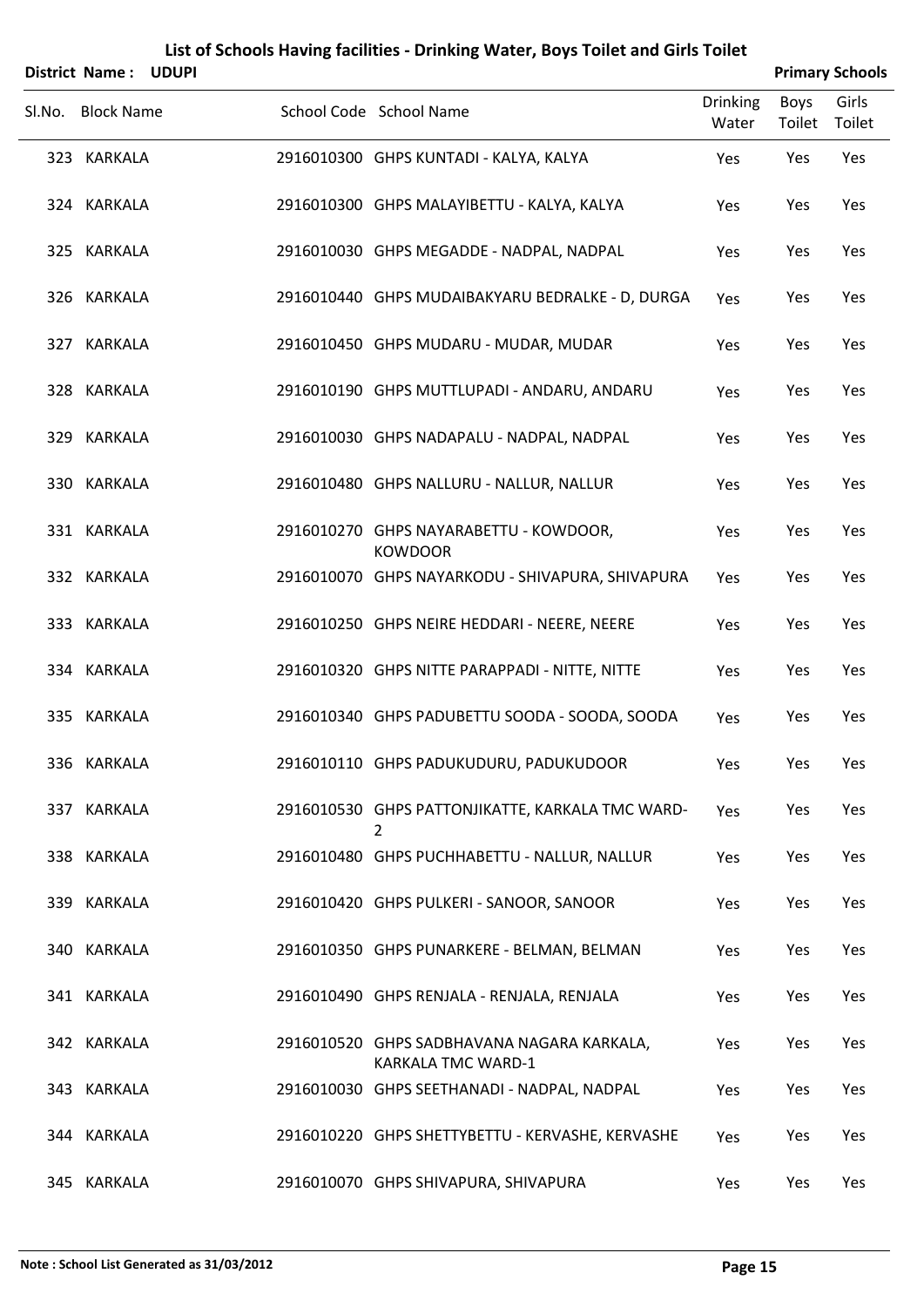| District Name: UDUPI |  |                                                                |                          |                       | <b>Primary Schools</b> |
|----------------------|--|----------------------------------------------------------------|--------------------------|-----------------------|------------------------|
| Sl.No. Block Name    |  | School Code School Name                                        | <b>Drinking</b><br>Water | <b>Boys</b><br>Toilet | Girls<br>Toilet        |
| 346 KARKALA          |  | 2916010070 GHPS SHIVAPURA-2 MUKKANI, SHIVAPURA                 | Yes                      | Yes                   | Yes                    |
| 347 KARKALA          |  | 2916010200 GHPS SHRLALUSOODI - SHIRLAL, SHIRLAL                | Yes                      | Yes                   | Yes                    |
| 348 KARKALA          |  | 2916010030 GHPS SOMESHWARA PETE-NADPAL, NADPAL                 | Yes                      | Yes                   | Yes                    |
| 349 KARKALA          |  | 2916010080 GHPS THUNDUGUDDE - MUDRADI, MUDRADI                 | Yes                      | Yes                   | Yes                    |
| 350 KARKALA          |  | 2916010080 GHPS UPPALA MUDRADI, MUDRADI                        | Yes                      | Yes                   | Yes                    |
| 351 KARKALA          |  | 2916010520 GHPS URDU KARKALA SALMAR, KARKALA<br>TMC WARD-1     | Yes                      | Yes                   | Yes                    |
| 352 KARKALA          |  | 2916010050 GHPS VANDARBETTU CHARA, CHARA                       | Yes                      | Yes                   | Yes                    |
| 353 KARKALA          |  | 2916010160 GHPS YERLAPADI - YERLAPADY, YERLAPADY               | <b>Yes</b>               | Yes                   | Yes                    |
| 354 KARKALA          |  | 2916010390 GLPS AMBARADI - BOLA, BOLA                          | Yes                      | Yes                   | Yes                    |
| 355 KARKALA          |  | 2916010500 GLPS BAGALTHAKATTE - IRVATHURU,<br><b>IRVATHURU</b> | <b>Yes</b>               | Yes                   | Yes                    |
| 356 KARKALA          |  | 2916010080 GLPS BALLADI MUDRADI, MUDRADI                       | Yes                      | Yes                   | Yes                    |
| 357 KARKALA          |  | 2916010040 GLPS BANGARUGUDDE - HEBRI, HEBRI                    | Yes                      | Yes                   | Yes                    |
| 358 KARKALA          |  | 2916010220 GLPS BANGLEGUDDE KERVASHE - KE,<br>KERVASHE         | Yes                      | Yes                   | Yes                    |
| 359 KARKALA          |  | 2916010010 GLPS BELANJE, BELENJE                               | Yes                      | Yes                   | Yes                    |
| 360 KARKALA          |  | 2916010140 GLPS DARBUJE - KADTHALA, KADTHALA                   | Yes                      | Yes                   | Yes                    |
| 361 KARKALA          |  | 2916010150 GLPS DASAGADDE - MARNE, MARNE                       | Yes                      | Yes                   | Yes                    |
| 362 KARKALA          |  | 2916010010 GLPS DASANAGUDDE BELANJE, BELENJE                   | Yes                      | Yes                   | Yes                    |
| 363 KARKALA          |  | 2916010150 GLPS GUDDEANGADI-MARNE, MARNE                       | Yes                      | Yes                   | Yes                    |
| 364 KARKALA          |  | 2916010160 GLPS HEKKADKA - YERLAPADY, YERLAPADY                | Yes                      | Yes                   | Yes                    |
| 365 KARKALA          |  | 2916010040 GLPS INDIRANAGARA HEBRI, HEBRI                      | Yes                      | Yes                   | Yes                    |
| 366 KARKALA          |  | 2916010580 GLPS JOGULBETTU, KARKALA TMC WARD-3                 | Yes                      | Yes                   | Yes                    |
| 367 KARKALA          |  | 2916010150 GLPS KADUHOLE - MARNE, MARNE                        | Yes                      | Yes                   | Yes                    |
| 368 KARKALA          |  | 2916010360 GLPS KAINALU - INNA, INNA                           | Yes                      | Yes                   | Yes                    |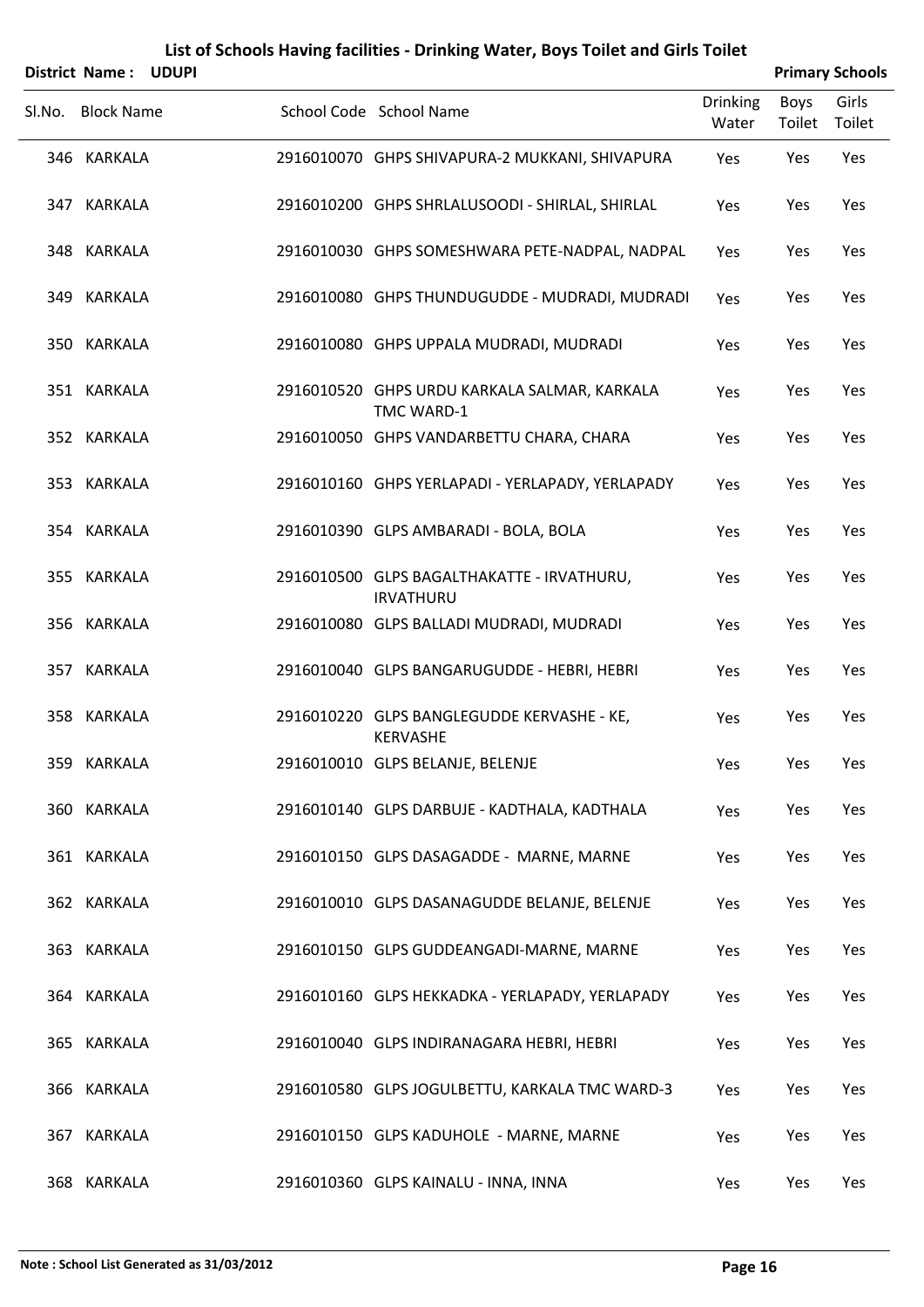|        | District Name: UDUPI |  |                                                             |                          |                | <b>Primary Schools</b> |
|--------|----------------------|--|-------------------------------------------------------------|--------------------------|----------------|------------------------|
| Sl.No. | <b>Block Name</b>    |  | School Code School Name                                     | <b>Drinking</b><br>Water | Boys<br>Toilet | Girls<br>Toilet        |
|        | 369 KARKALA          |  | 2916010140 GLPS KAMBALAGUDDE - KADTHALA,<br><b>KADTHALA</b> | Yes                      | Yes            | Yes                    |
|        | 370 KARKALA          |  | 2916010160 GLPS KANTHARAGOLI - YERLAPADY,<br>YERLAPADY      | Yes                      | Yes            | Yes                    |
|        | 371 KARKALA          |  | 2916010030 GLPS KASANAMAKKI - NADPAL, NADPAL                | Yes                      | Yes            | Yes                    |
|        | 372 KARKALA          |  | 2916010150 GLPS KERINCHIBAILU - MARNE, MARNE                | Yes                      | Yes            | Yes                    |
|        | 373 KARKALA          |  | 2916010050 GLPS KONDEJEDDU - CHARA, CHARA                   | Yes                      | Yes            | Yes                    |
|        | 374 KARKALA          |  | 2916010500 GLPS KORANJE - IRVATHURU, IRVATHURU              | Yes                      | Yes            | Yes                    |
|        | 375 KARKALA          |  | 2916010180 GLPS KUDJEMARLI - HERMUNDE, HERMUNDE             | Yes                      | Yes            | Yes                    |
|        | 376 KARKALA          |  | 2916010360 GLPS KURKILABETTU - INNA, INNA                   | Yes                      | Yes            | Yes                    |
|        | 377 KARKALA          |  | 2916010150 GLPS KURSUKATTE - MARNE, MARNE                   | Yes                      | Yes            | Yes                    |
|        | 378 KARKALA          |  | 2916010410 GLPS MADAKA - KANTHAVARA, KANTHAVARA             | Yes                      | Yes            | Yes                    |
|        | 379 KARKALA          |  | 2916010270 GLPS MAINDALAKYARU - KOWDOOR,<br><b>KOWDOOR</b>  | Yes                      | Yes            | Yes                    |
|        | 380 KARKALA          |  | 2916010440 GLPS MALEBETTU - DURGA, DURGA                    | Yes                      | Yes            | Yes                    |
|        | 381 KARKALA          |  | 2916010150 GLPS MANGALANAGAR - MARNE, MARNE                 | Yes                      | Yes            | Yes                    |
|        | 382 KARKALA          |  | 2916010430 GLPS MIYARU - MIYAR, MIYAR                       | Yes                      | Yes            | Yes                    |
|        | 383 KARKALA          |  | 2916010420 GLPS MUDDDANNANAGARA - SANOOR,<br>SANOOR         | Yes                      | Yes            | Yes                    |
|        | 384 KARKALA          |  | 2916010450 GLPS MUDRALU, MUDAR                              | Yes                      | Yes            | Yes                    |
|        | 385 KARKALA          |  | 2916010460 GLPS MULIKARU - NOORALBETTU,<br>NOORALBETTU      | Yes                      | Yes            | Yes                    |
|        | 386 KARKALA          |  | 2916010120 GLPS MULKADU - YELLARE, YELLARE                  | Yes                      | Yes            | Yes                    |
|        | 387 KARKALA          |  | 2916010230 GLPS MULLUR - MALA, MALA                         | Yes                      | Yes            | Yes                    |
|        | 388 KARKALA          |  | 2916010420 GLPS MURATHANGADI - SANOOR, SANOOR               | Yes                      | Yes            | Yes                    |
|        | 389 KARKALA          |  | 2916010480 GLPS NALLURU PARAPPADI -NALLUR, NALLUR           | Yes                      | Yes            | Yes                    |
|        | 390 KARKALA          |  | 2916010170 GLPS NELLIKATTE - HIRGANA, HIRGANA               | Yes                      | Yes            | Yes                    |
|        | 391 KARKALA          |  | 2916010080 GLPS NELLIKATTE - MUDRADI, MUDRADI               | Yes                      | Yes            | Yes                    |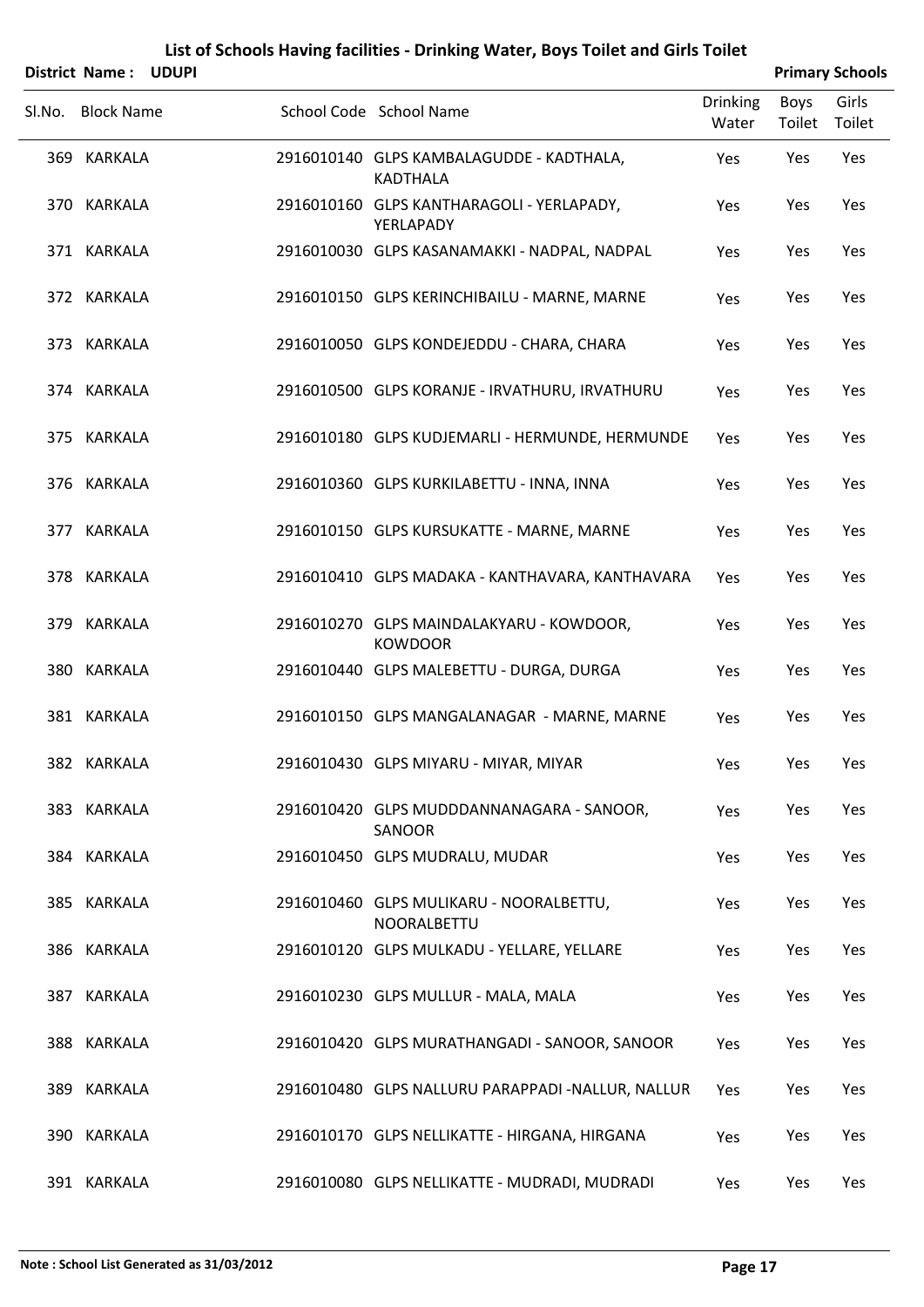|     | District Name: UDUPI |                                                               |                          |                | <b>Primary Schools</b> |
|-----|----------------------|---------------------------------------------------------------|--------------------------|----------------|------------------------|
|     | Sl.No. Block Name    | School Code School Name                                       | <b>Drinking</b><br>Water | Boys<br>Toilet | Girls<br>Toilet        |
|     | 392 KARKALA          | 2916010420 GLPS PADDAYIGUDDE, SANOOR                          | Yes                      | Yes            | Yes                    |
|     | 393 KARKALA          | 2916010200 GLPS PADIBETTU - SHIRLAL, SHIRLAL                  | Yes                      | Yes            | Yes                    |
|     | 394 KARKALA          | 2916010310 GLPS PADYA - KUKKUNDOOR, KUKKUNDOOR                | Yes                      | Yes            | Yes                    |
|     | 395 KARKALA          | 2916010190 GLPS PAITHALA DARKASTHU ANDAR,<br>ANDARU           | Yes                      | Yes            | Yes                    |
|     | 396 KARKALA          | 2916010410 GLPS PAJILA - KANTHAVARA, KANTHAVARA               | Yes                      | Yes            | Yes                    |
|     | 397 KARKALA          | 2916010450 GLPS PAJINADKA - MUDAR, MUDAR                      | Yes                      | Yes            | Yes                    |
|     | 398 KARKALA          | 2916010440 GLPS PALAYIBAKYARU - DURGA, DURGA                  | Yes                      | Yes            | Yes                    |
|     | 399 KARKALA          | 2916010220 GLPS PALDAKYARU KERVASHE - KER,<br><b>KERVASHE</b> | Yes                      | Yes            | Yes                    |
| 400 | KARKALA              | 2916010490 GLPS PANJALAKERE - RENJALA, RENJALA                | Yes                      | Yes            | Yes                    |
|     | 401 KARKALA          | 2916010490 GLPS PERALDABETTU - RENJALA, RENJALA               | Yes                      | Yes            | Yes                    |
|     | 402 KARKALA          | 2916010480 GLPS PERALKE - NALLUR, NALLUR                      | Yes                      | Yes            | Yes                    |
|     | 403 KARKALA          | 2916010460 GLPS PONJAJE - NOORALBETTU,<br>NOORALBETTU         | Yes                      | Yes            | Yes                    |
|     | 404 KARKALA          | 2916010310 GLPS POSANOTTU - KUKKUNDOOR,<br><b>KUKKUNDOOR</b>  | Yes                      | Yes            | Yes                    |
|     | 405 KARKALA          | 2916010020 GLPS SALLEKATTE - KUCHCHURU, KUCHCHUR              | Yes                      | Yes            | Yes                    |
|     | 406 KARKALA          | 2916010420 GLPS SANURU 2 - SANOOR, SANOOR                     | Yes                      | Yes            | Yes                    |
|     | 407 KARKALA          | 2916010340 GLPS SOODA - SOODA, SOODA                          | Yes                      | Yes            | Yes                    |
|     | 408 KARKALA          | 2916010450 GLPS SUMMA - MUDAR, MUDAR                          | Yes                      | Yes            | Yes                    |
|     | 409 KARKALA          | 2916010070 GLPS SURIMANNU - SHIVAPURA, SHIVAPURA              | Yes                      | Yes            | Yes                    |
|     | 410 KARKALA          | 2916010200 GLPS SURYANTHOKLU - SHIRLAL, SHIRLAL               | Yes                      | Yes            | Yes                    |
|     | 411 KARKALA          | 2916010150 GMHPS AJEKARU - MARNE, MARNE                       | Yes                      | Yes            | Yes                    |
|     | 412 KARKALA          | 2916010450 GMHPS BAJAGOLI - MUDAR, MUDAR                      | Yes                      | Yes            | Yes                    |
|     | 413 KARKALA          | 2916010040 GMHPS HEBRI, HEBRI                                 | Yes                      | Yes            | Yes                    |
|     | 414 KARKALA          | 2916010360 GMHPS INNA - INNA, INNA                            | Yes                      | Yes            | Yes                    |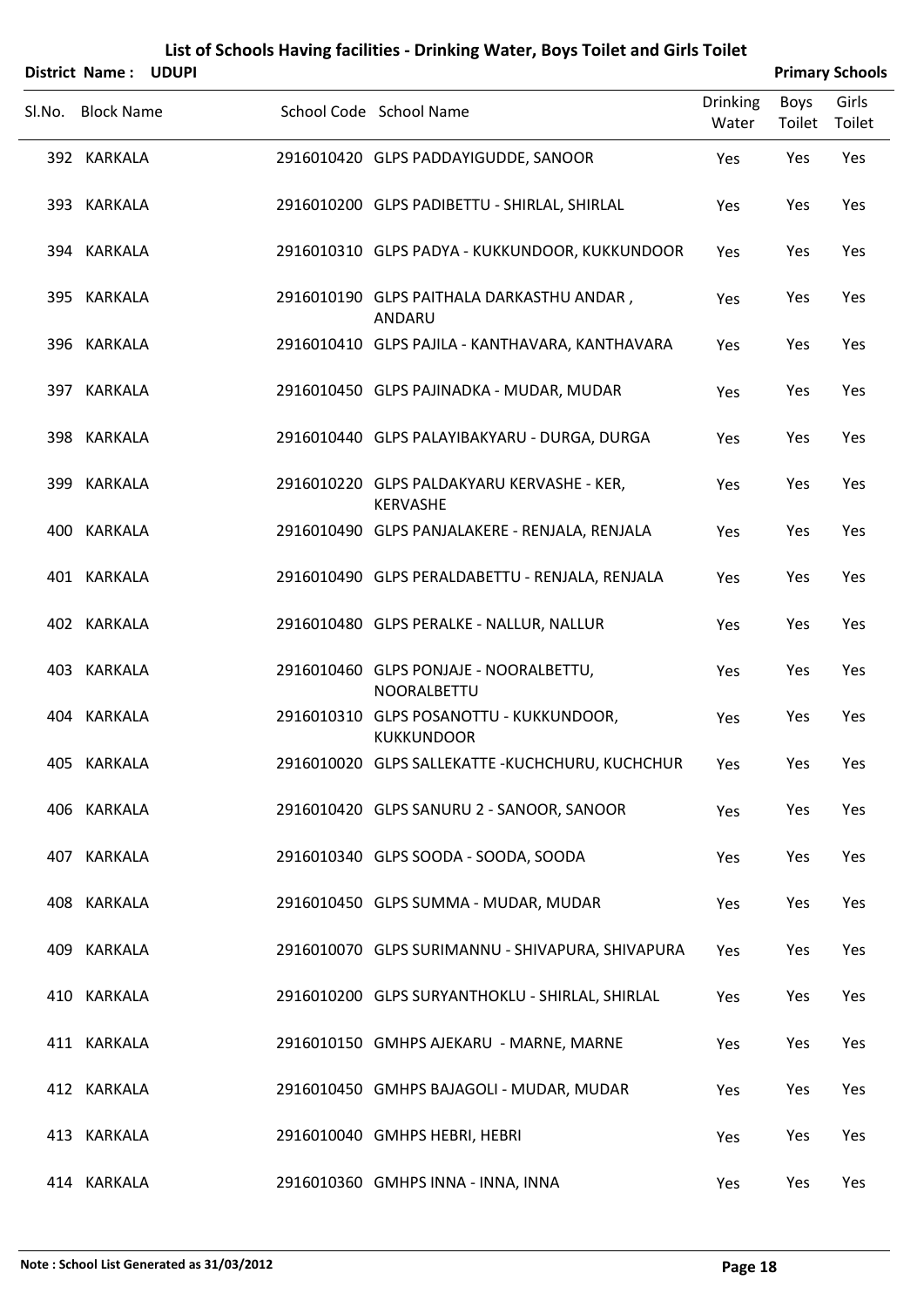| District Name: UDUPI |  |                                                                       |                          |                | <b>Primary Schools</b> |
|----------------------|--|-----------------------------------------------------------------------|--------------------------|----------------|------------------------|
| Sl.No. Block Name    |  | School Code School Name                                               | <b>Drinking</b><br>Water | Boys<br>Toilet | Girls<br>Toilet        |
| 415 KARKALA          |  | 2916010550 GMHPS KABETTU, KARKALA TMC WARD-4                          | Yes                      | Yes            | Yes                    |
| 416 KARKALA          |  | 2916010300 GMHPS KALYA - KALYA, KALYA                                 | Yes                      | Yes            | Yes                    |
| 417 KARKALA          |  | 2916010130 GMHPS KUKKUJE, KUKKUJE                                     | Yes                      | Yes            | Yes                    |
| 418 KARKALA          |  | 2916010430 GMHPS MIYARU - MIYAR, MIYAR                                | Yes                      | Yes            | Yes                    |
| 419 KARKALA          |  | 2916010080 GMHPS MUDRADI, MUDRADI                                     | Yes                      | Yes            | Yes                    |
| 420 KARKALA          |  | 2916010380 GMHPS MUNDKURU, MUNDKURU                                   | Yes                      | Yes            | Yes                    |
| 421 KARKALA          |  | 2916010100 GMHPS MUNIYALU - VARANGA, VARANGA                          | Yes                      | Yes            | Yes                    |
| 422 KARKALA          |  | 2916010330 GMHPS NANDALIKE, NANDALIKE                                 | Yes                      | Yes            | Yes                    |
| 423 KARKALA          |  | 2916010320 GMHPS NITTE - NITTE, NITTE                                 | Yes                      | Yes            | Yes                    |
| 424 KARKALA          |  | 2916010290 GMHPS PALLI - PALLI, PALLI                                 | Yes                      | Yes            | Yes                    |
| 425 KARKALA          |  | 2916010580 GMHPS PERVAJE, KARKALA TMC WARD-3                          | Yes                      | Yes            | Yes                    |
| 426 KARKALA          |  | 2916010420 GMHPS SANURU - SANOOR, SANOOR                              | Yes                      | Yes            | Yes                    |
| 427 KUNDAPURA        |  | 2916030300 GHPS URDU GANGOLLI, GANGOLLI                               | Yes                      | Yes            | Yes                    |
| 428 KUNDAPURA        |  | 2916030950 GHPS ALBADI ARDI 576212, ALBADI                            | Yes                      | Yes            | Yes                    |
| 429 KUNDAPURA        |  | 2916030950 GHPS ALBADI MURUKAI 576212, ALBADI                         | Yes                      | Yes            | Yes                    |
| 430 KUNDAPURA        |  | 2916030980 GHPS AMASEBAILU 576230, AMASEBAILU                         | Yes                      | Yes            | Yes                    |
| 431 KUNDAPURA        |  | 2916030560 GHPS AMPARU MUDUBAGE - AMPAR,<br><b>AMPAR</b>              | Yes                      | Yes            | Yes                    |
| 432 KUNDAPURA        |  | 2916030560 GHPS AMPARU MURUKAI - AMPAR, AMPAR                         | Yes                      | Yes            | Yes                    |
| 433 KUNDAPURA        |  | 2916030800 GHPS ANAGALLI 576211- ANAGALLI,<br>ANAGALLI                | Yes                      | Yes            | Yes                    |
| 434 KUNDAPURA        |  | 2916030680 GHPS ANKADAKATTE - KOTESHWAR,<br><b>KOTESHWAR</b>          | Yes                      | Yes            | Yes                    |
| 435 KUNDAPURA        |  | 2916031090 GHPS ASHRAYA COL TT ROAD KUNDAPURA,<br>KUNDAPURA WARD NO-8 | Yes                      | Yes            | Yes                    |
| 436 KUNDAPURA        |  | 2916030770 GHPS ASODU 576222 - ASODU, ASODU                           | Yes                      | Yes            | Yes                    |
| 437 KUNDAPURA        |  | 2916030740 GHPS BADABETTU 576221 - BELOOR, BELOOR                     | Yes                      | Yes            | Yes                    |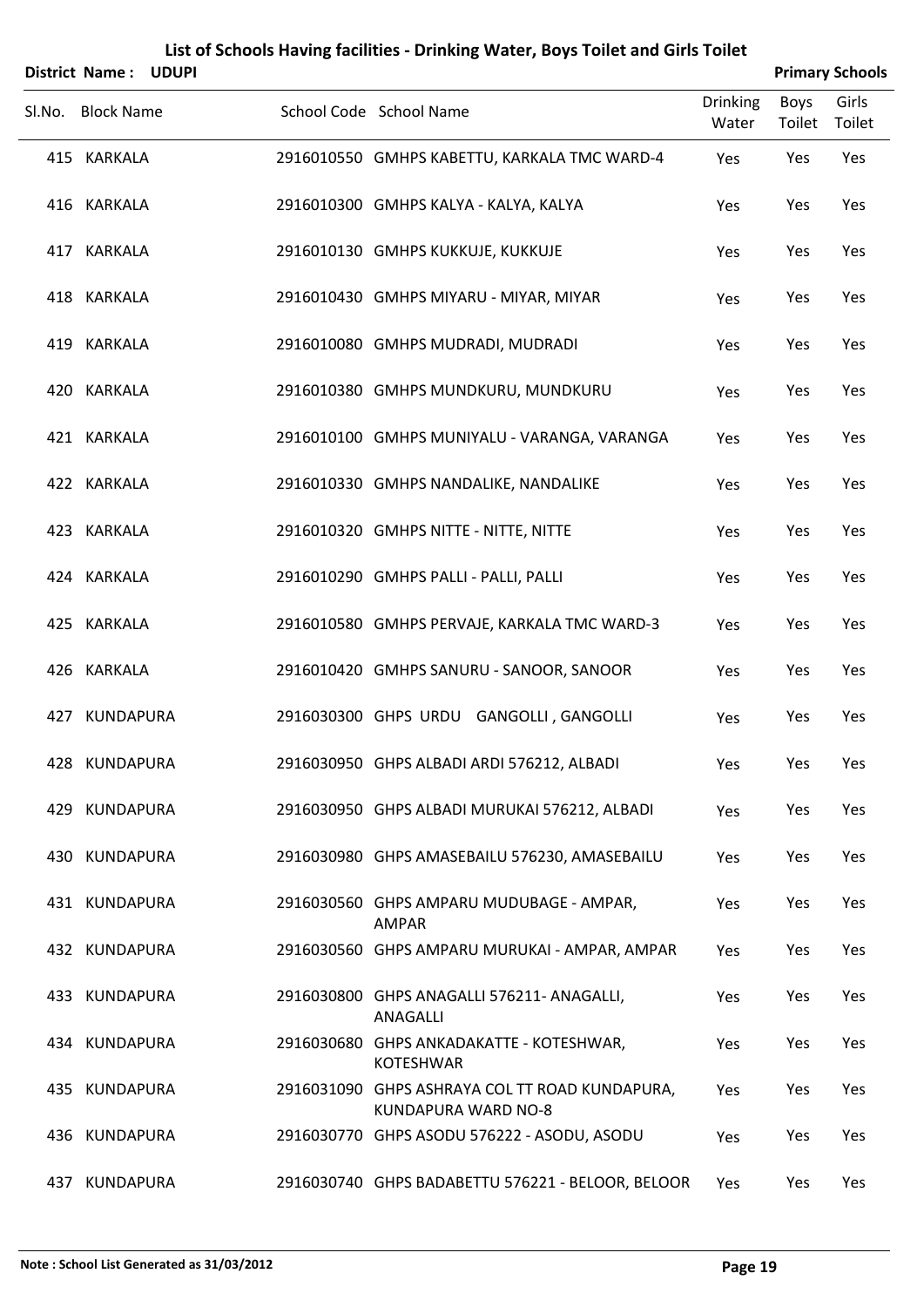|     | District Name: UDUPI |  |                                                                       |                          |                | <b>Primary Schools</b> |
|-----|----------------------|--|-----------------------------------------------------------------------|--------------------------|----------------|------------------------|
|     | Sl.No. Block Name    |  | School Code School Name                                               | <b>Drinking</b><br>Water | Boys<br>Toilet | Girls<br>Toilet        |
|     | 438 KUNDAPURA        |  | 2916030570 GHPS BAILURU 576227,<br>SHANKARANARAYANA                   | Yes                      | Yes            | Yes                    |
|     | 439 KUNDAPURA        |  | 2916030820 GHPS BALKURU 576211 - BALKUR, BALKUR                       | Yes                      | Yes            | Yes                    |
|     | 440 KUNDAPURA        |  | 2916030820 GHPS BALKURU NORTH - BALKUR, BALKUR                        | Yes                      | Yes            | Yes                    |
|     | 441 KUNDAPURA        |  | 2916030810 GHPS BASRUR URDU, BASRURU                                  | Yes                      | Yes            | Yes                    |
|     | 442 KUNDAPURA        |  | 2916030690 GHPS BEEJADI MOODU - BEEJADI, BEEJADI                      | Yes                      | Yes            | Yes                    |
|     | 443 KUNDAPURA        |  | 2916030690 GHPS BEEJADI PADU - BEEJADI, BEEJADI                       | Yes                      | Yes            | Yes                    |
|     | 444 KUNDAPURA        |  | 2916030740 GHPS BELURU 576221 - BELOOR, BELOOR                        | Yes                      | Yes            | Yes                    |
|     | 445 KUNDAPURA        |  | 2916030940 GHPS BELVE 576212 - BELVE, BELVE                           | Yes                      | Yes            | Yes                    |
|     | 446 KUNDAPURA        |  | 2916030890 GHPS BIDKALKATTE - MOLAHALLI,<br>MOLAHALLI                 | Yes                      | Yes            | Yes                    |
|     | 447 KUNDAPURA        |  | 2916031040 GHPS CHIKKANSAL 576201, KUNDAPURA<br>WARD NO-3             | Yes                      | Yes            | Yes                    |
|     | 448 KUNDAPURA        |  | 2916031120 GHPS CHITHERI - SIDDAPUR, SIDDAPUR                         | Yes                      | Yes            | Yes                    |
|     | 449 KUNDAPURA        |  | 2916030700 GHPS GOPADY EAST-GOPADI, GOPADI                            | Yes                      | Yes            | Yes                    |
|     | 450 KUNDAPURA        |  | 2916030740 GHPS GULLADI, BELOOR                                       | Yes                      | Yes            | Yes                    |
|     | 451 KUNDAPURA        |  | 2916030920 GHPS HALADI 576223, HALADY - 28                            | Yes                      | Yes            | Yes                    |
|     | 452 KUNDAPURA        |  | 2916030870 GHPS HALLADI HARKADI, HALLADI HARKADI                      | Yes                      | Yes            | Yes                    |
|     | 453 KUNDAPURA        |  | 2916030730 GHPS HALTHOOR, ULTHOOR                                     | Yes                      | Yes            | Yes                    |
|     | 454 KUNDAPURA        |  | 2916030660 GHPS HANGLURU BADAKERE, HANGALOOR                          | Yes                      | Yes            | Yes                    |
|     | 455 KUNDAPURA        |  | 2916030900 GHPS HARDALLI MANDALLI 576222,<br><b>HARDALLY MANDALLY</b> | Yes                      | Yes            | Yes                    |
|     | 456 KUNDAPURA        |  | 2916030810 GHPS HATTIKUDRU- BASRURU, BASRURU                          | Yes                      | Yes            | Yes                    |
| 457 | KUNDAPURA            |  | 2916030930 GHPS HENGAVALLI 576212, HENGAVALLI                         | Yes                      | Yes            | Yes                    |
|     | 458 KUNDAPURA        |  | 2916031120 GHPS HENNABAILU - SIDDAPUR, SIDDAPUR                       | Yes                      | Yes            | Yes                    |
|     | 459 KUNDAPURA        |  | 2916030860 GHPS HESKUTHUR - HESKATHOOR,<br><b>HESKATHOOR</b>          | Yes                      | Yes            | Yes                    |
|     | 460 KUNDAPURA        |  | 2916030680 GHPS HOSABADAKERE - KOTESHWAR,<br>KOTESHWAR                | Yes                      | Yes            | Yes                    |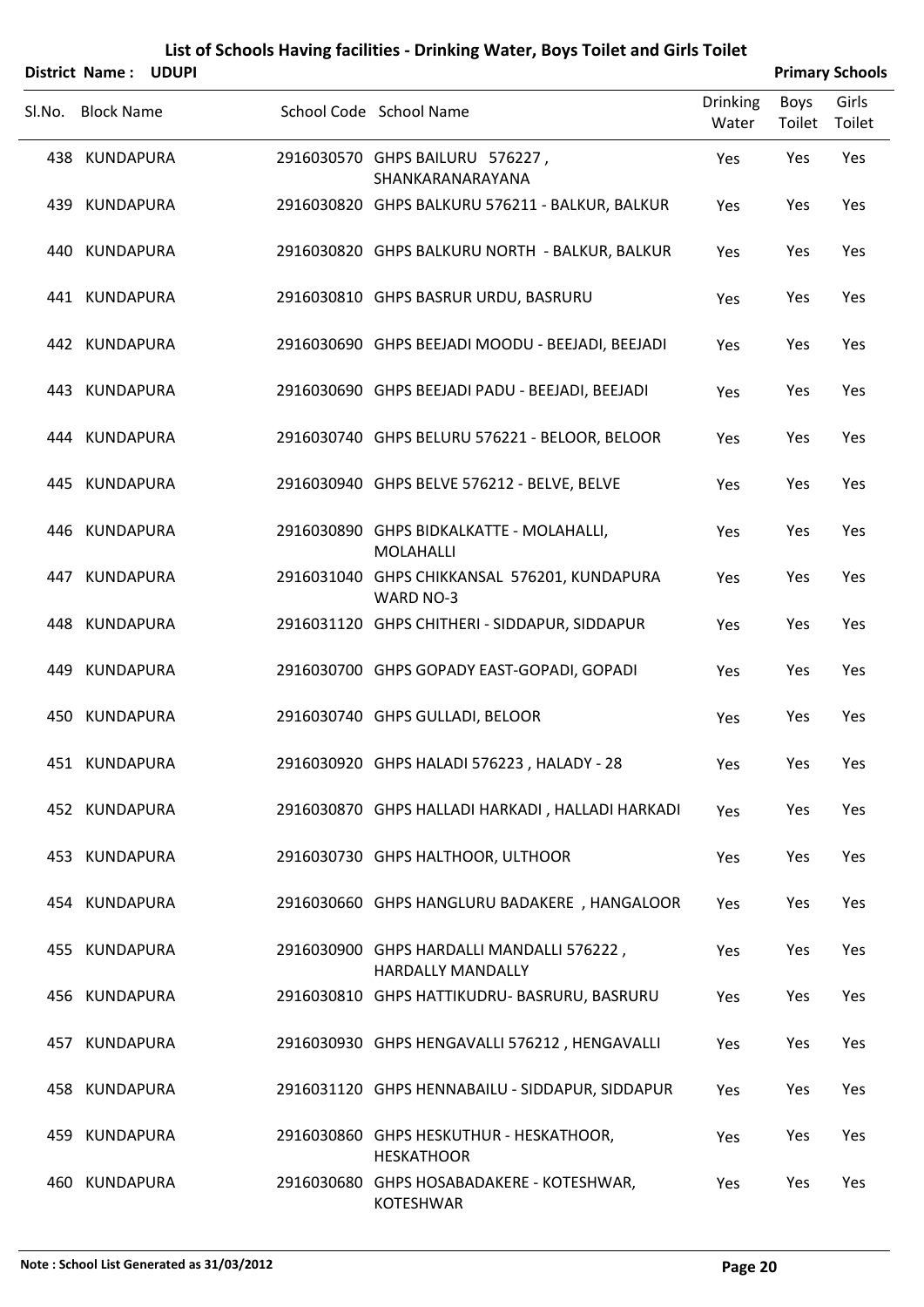|        | District Name: UDUPI |  |                                                                |                          |                | <b>Primary Schools</b> |
|--------|----------------------|--|----------------------------------------------------------------|--------------------------|----------------|------------------------|
| Sl.No. | <b>Block Name</b>    |  | School Code School Name                                        | <b>Drinking</b><br>Water | Boys<br>Toilet | Girls<br>Toilet        |
|        | 461 KUNDAPURA        |  | 2916030620 GHPS HOSANGADI 576212, HOSANGADI                    | Yes                      | Yes            | Yes                    |
|        | 462 KUNDAPURA        |  | 2916030840 GHPS HUNSEMAKKI, HOMBADI MANDADI                    | Yes                      | Yes            | Yes                    |
|        | 463 KUNDAPURA        |  | 2916030980 GHPS JEDDINAGADDE 576229, AMASEBAILU                | Yes                      | Yes            | Yes                    |
|        | 464 KUNDAPURA        |  | 2916030780 GHPS KALAVARA 576222 - KALAVARA,<br>KALAVARA        | Yes                      | Yes            | Yes                    |
|        | 465 KUNDAPURA        |  | 2916030540 GHPS KANDLURU HINDUSTHANI, KAVRADY                  | Yes                      | Yes            | Yes                    |
|        | 466 KUNDAPURA        |  | 2916030540 GHPS KANDLURU KANNADA, KAVRADY                      | Yes                      | Yes            | Yes                    |
|        | 467 KUNDAPURA        |  | 2916030300 GHPS KARVIKERI GANGOLI, GANGOLLI                    | Yes                      | Yes            | Yes                    |
|        | 468 KUNDAPURA        |  | 2916030750 GHPS KEDURU 576221 - KEDOOR, KEDOOR                 | Yes                      | Yes            | Yes                    |
|        | 469 KUNDAPURA        |  | 2916030720 GHPS KOME 576231 - THEKKATTE,<br><b>THEKKATTE</b>   | Yes                      | Yes            | Yes                    |
|        | 470 KUNDAPURA        |  | 2916030670 GHPS KONI 576217 - KONI, KONI                       | Yes                      | Yes            | Yes                    |
|        | 471 KUNDAPURA        |  | 2916030760 GHPS KORAVADI 576231 - KUMBASHI,<br><b>KUMBASHI</b> | Yes                      | Yes            | Yes                    |
|        | 472 KUNDAPURA        |  | 2916030850 GHPS KORGI 576222 - KORGI, KORGI                    | Yes                      | Yes            | Yes                    |
|        | 473 KUNDAPURA        |  | 2916030680 GHPS KOTESHWARA - KOTESHWAR,<br><b>KOTESHWAR</b>    | Yes                      | Yes            | Yes                    |
|        | 474 KUNDAPURA        |  | 2916030650 GHPS KULANJE 576227 - KULENJA, KULENJA              | Yes                      | Yes            | Yes                    |
|        | 475 KUNDAPURA        |  | 2916030760 GHPS KUMBHASHI - KUMBASHI, KUMBASHI                 | Yes                      | Yes            | Yes                    |
|        | 476 KUNDAPURA        |  | 2916031140 GHPS KUNDAPUR, KUNDAPURA WARD NO-1                  | Yes                      | Yes            | Yes                    |
|        | 477 KUNDAPURA        |  | 2916030630 GHPS MACHHATTU 576229, MACHATTU                     | Yes                      | Yes            | Yes                    |
|        | 478 KUNDAPURA        |  | 2916030990 GHPS MADAMAKKI EAST-MADAMAKKI,<br>MADAMAKKI         | Yes                      | Yes            | Yes                    |
|        | 479 KUNDAPURA        |  | 2916030650 GHPS MAVINKODLU, KULENJA                            | Yes                      | Yes            | Yes                    |
|        | 480 KUNDAPURA        |  | 2916030670 GHPS MELKATKERE 576222 - KONI, KONI                 | Yes                      | Yes            | Yes                    |
|        | 481 KUNDAPURA        |  | 2916030890 GHPS MOLAHALLI - MOLAHALLI, MOLAHALLI               | Yes                      | Yes            | Yes                    |
|        | 482 KUNDAPURA        |  | 2916030790 GHPS MOODLAKATTE, KANDAVARA                         | Yes                      | Yes            | Yes                    |
|        | 483 KUNDAPURA        |  | 2916030910 GHPS MUDURI 576222, HALADY - 76                     | Yes                      | Yes            | Yes                    |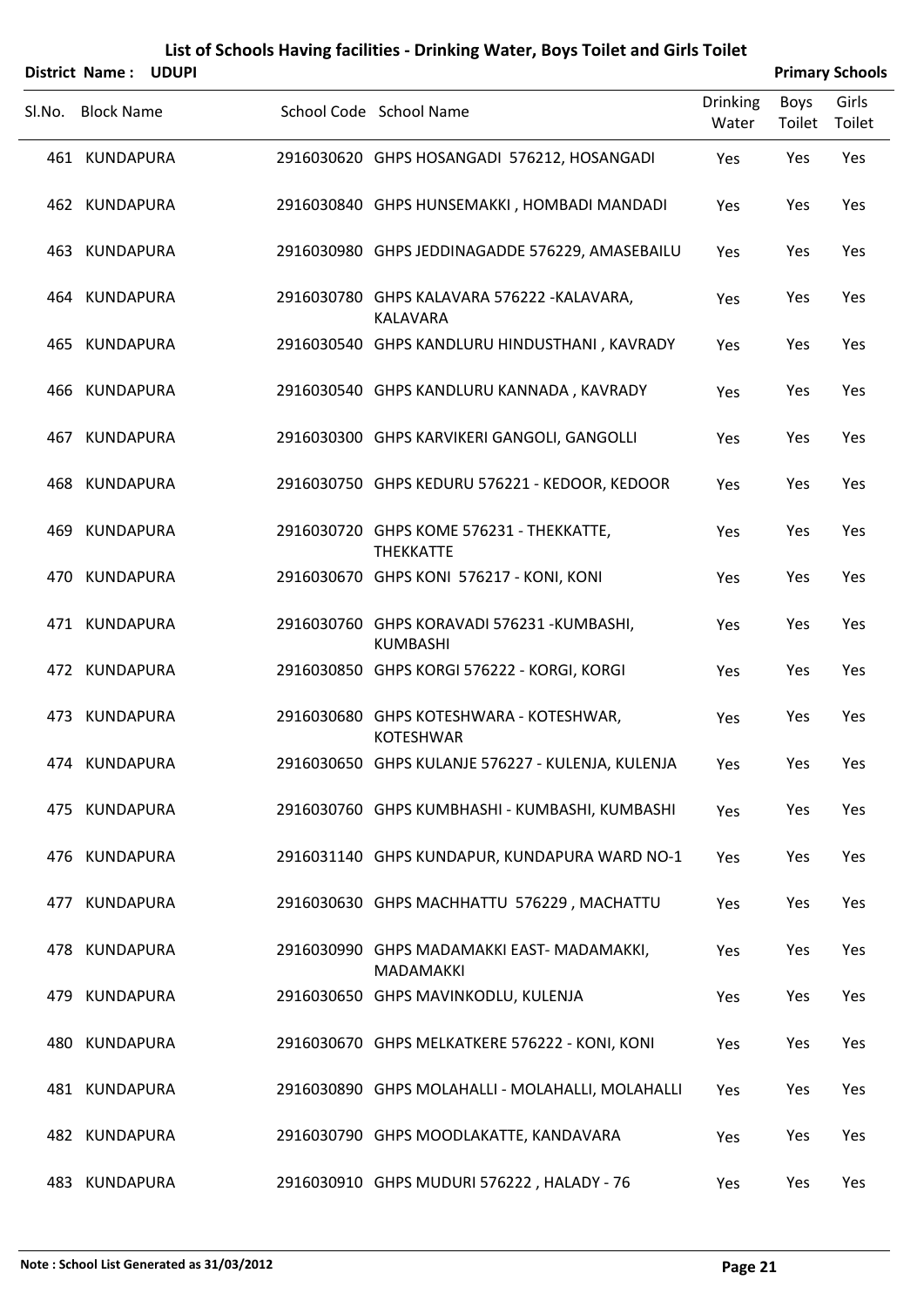| District Name: UDUPI |                                                                |                          |                | <b>Primary Schools</b> |
|----------------------|----------------------------------------------------------------|--------------------------|----------------|------------------------|
| Sl.No. Block Name    | School Code School Name                                        | <b>Drinking</b><br>Water | Boys<br>Toilet | Girls<br>Toilet        |
| 484 KUNDAPURA        | 2916030540 GHPS MUDUVALTHURU - KAVRADY,<br><b>KAVRADY</b>      | Yes                      | Yes            | Yes                    |
| 485 KUNDAPURA        | 2916030850 GHPS NOOJI 576231 - KORGI, KORGI                    | Yes                      | Yes            | Yes                    |
| 486 KUNDAPURA        | 2916030540 GHPS PADUVALTHURU - KAVRADY, KAVRADY                | Yes                      | Yes            | Yes                    |
| 487 KUNDAPURA        | 2916030970 GHPS RATTADI 576227, RATTADI                        | Yes                      | Yes            | Yes                    |
| 488 KUNDAPURA        | 2916030570 GHPS SHANKARANARAYANA 576227,<br>SHANKARANARAYANA   | Yes                      | Yes            | Yes                    |
| 489 KUNDAPURA        | 2916030960 GHPS SHEDIMANE 576212, SHEDIMANE                    | Yes                      | Yes            | Yes                    |
| 490 KUNDAPURA        | 2916031120 GHPS SIDDAPURA - SIDDAPUR, SIDDAPUR                 | Yes                      | Yes            | Yes                    |
| 491 KUNDAPURA        | 2916030900 GHPS SOWDA, HARDALLY MANDALLY                       | Yes                      | Yes            | Yes                    |
| 492 KUNDAPURA        | 2916030940 GHPS SURGOLI 576120 - BELVE, BELVE                  | Yes                      | Yes            | Yes                    |
| 493 KUNDAPURA        | 2916030720 GHPS THEKKATTE 576231 - THEKKA,<br><b>THEKKATTE</b> | Yes                      | Yes            | Yes                    |

|     | 495 KUNDAPURA    | 2916030790 GHPS ULLOOR KANDAVAR, KANDAVARA                    | Yes        | Yes | Yes        |
|-----|------------------|---------------------------------------------------------------|------------|-----|------------|
|     | 496 KUNDAPURA    | 2916031010 GHPS ULLURU 74 576229, ULLOOR 74                   | <b>Yes</b> | Yes | <b>Yes</b> |
| 497 | <b>KUNDAPURA</b> | 2916031090 GHPS VADERAHOBALI 576201, KUNDAPURA<br>WARD NO-8   | Yes        | Yes | Yes        |
|     | 498 KUNDAPURA    | 2916030710 GHPS VAKWADI, VAKWADI                              | <b>Yes</b> | Yes | Yes        |
| 499 | <b>KUNDAPURA</b> | 2916030880 GHPS YADADIMATHYADI I, YADADI<br><b>MATHYADI</b>   | Yes        | Yes | Yes        |
| 500 | KUNDAPURA        | 2916031120 GLPS AIR BAILU - SIDDAPUR, SIDDAPUR                | <b>Yes</b> | Yes | Yes        |
| 501 | <b>KUNDAPURA</b> | 2916030990 GLPS BADA BEPPADE - MADAMAKKI,<br><b>MADAMAKKI</b> | <b>Yes</b> | Yes | <b>Yes</b> |
|     | 502 KUNDAPURA    | 2916030620 GLPS BALE JEDDU HOSANGADI, HOSANGADI               | <b>Yes</b> | Yes | <b>Yes</b> |
| 503 | <b>KUNDAPURA</b> | 2916030980 GLPS BALMANE 576229, AMASEBAILU                    | <b>Yes</b> | Yes | Yes        |
| 504 | <b>KUNDAPURA</b> | 2916031010 GLPS BANTAKODU ULLOOR 74, ULLOOR 74                | <b>Yes</b> | Yes | <b>Yes</b> |
| 505 | <b>KUNDAPURA</b> | 2916030620 GLPS BECHHALLI 576227, HOSANGADI                   | <b>Yes</b> | Yes | Yes        |

506 KUNDAPURA 2916030620 GLPS BHAGIMANE HOSANGADI, HOSANGADI Yes Yes Yes

KUNDAPURA 2916030630 GHPS THOMBOTHU 576229‐MACHATTU, 494 Yes Yes Yes

MACHATTU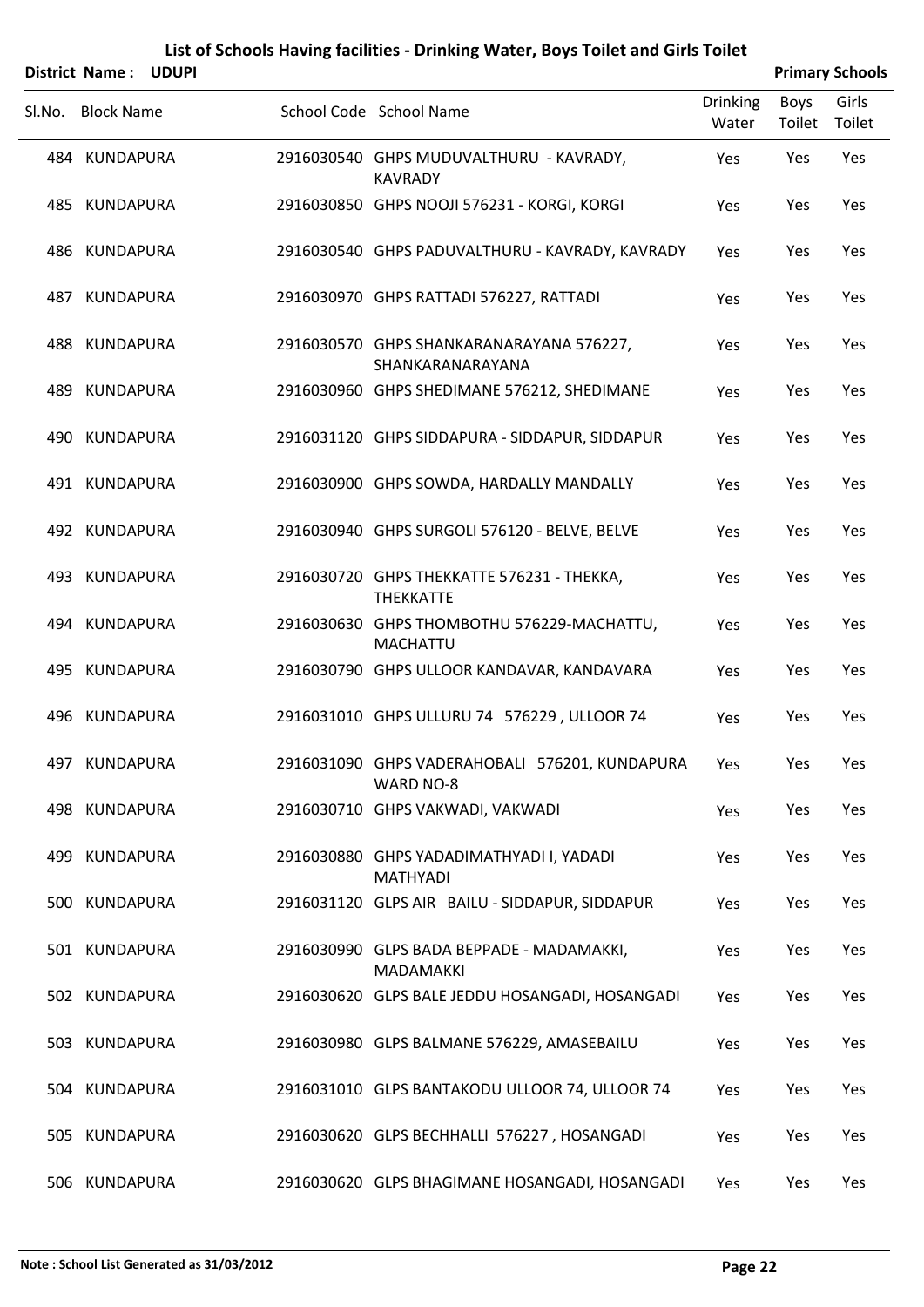|        |                   |              | List of Schools Having facilities - Drinking Water, Boys Toilet and Girls Toilet |                          |                       |                        |
|--------|-------------------|--------------|----------------------------------------------------------------------------------|--------------------------|-----------------------|------------------------|
|        | District Name:    | <b>UDUPI</b> |                                                                                  |                          |                       | <b>Primary Schools</b> |
| Sl.No. | <b>Block Name</b> |              | School Code School Name                                                          | <b>Drinking</b><br>Water | <b>Boys</b><br>Toilet | Girls<br>Toilet        |
|        | 507 KUNDAPURA     |              | 2916030920 GLPS CHORADY 576223, HALADY - 28                                      | Yes                      | Yes                   | Yes                    |
|        | 508 KUNDAPURA     |              | 2916030300 GLPS GANGOLLI.HARIJAN WELFARE,<br><b>GANGOLLI</b>                     | Yes                      | Yes                   | Yes                    |
|        | 509 KUNDAPURA     |              | 2916030950 GLPS GANTUBEELU, ALBADI                                               | Yes                      | Yes                   | Yes                    |
|        | 510 KUNDAPURA     |              | 2916030870 GLPS GAVALI - HALLADI HARKADI, HALLADI<br><b>HARKADI</b>              | Yes                      | Yes                   | Yes                    |
|        | 511 KUNDAPURA     |              | 2916030940 GLPS GOLIANGADY 576212, BELVE                                         | Yes                      | Yes                   | Yes                    |
|        | 512 KUNDAPURA     |              | 2916030700 GLPS GOPADY PADU WEST - GOPADI, GOPADI                                | Yes                      | Yes                   | Yes                    |
|        | 513 KUNDAPURA     |              | 2916030880 GLPS GUDDATTU , YADADI MATHYADI                                       | Yes                      | Yes                   | Yes                    |
|        | 514 KUNDAPURA     |              | 2916030560 GLPS GUDIBETTU - AMPAR, AMPAR                                         | Yes                      | Yes                   | Yes                    |
|        | 515 KUNDAPURA     |              | 2916030570 GLPS HALE AGRAHAR,<br>SHANKARANARAYANA                                | Yes                      | Yes                   | Yes                    |
|        | 516 KUNDAPURA     |              | 2916030980 GLPS HALE AMASEBAILU 576231,<br>AMASEBAILU                            | Yes                      | Yes                   | Yes                    |
|        | 517 KUNDAPURA     |              | 2916030930 GLPS HANEJADDU 576212, HENGAVALLI                                     | Yes                      | Yes                   | Yes                    |
|        | 518 KUNDAPURA     |              | 2916030990 GLPS HANJA 576212 - MADAMAKKI,<br>MADAMAKKI                           | Yes                      | Yes                   | Yes                    |
|        | 519 KUNDAPURA     |              | 2916030870 GLPS HARKADI - HALLADI HARKADI, HALLADI<br>HARKADI                    | Yes                      | Yes                   | Yes                    |
|        | 520 KUNDAPURA     |              | 2916031120 GLPS HARKE BALU-SIDDAPUR, SIDDAPUR                                    | Yes                      | Yes                   | Yes                    |
|        | 521 KUNDAPURA     |              | 2916030630 GLPS HOLE BAGILU MACHATTU, MACHATTU                                   | Yes                      | Yes                   | Yes                    |
|        | 522 KUNDAPURA     |              | 2916030850 GLPS HOSAMATA - KORGI, KORGI                                          | Yes                      | Yes                   | Yes                    |
|        | 523 KUNDAPURA     |              | 2916031100 GLPS HUNCHARABETTU, KUNDAPURA WARD<br><b>NO-9</b>                     | Yes                      | Yes                   | Yes                    |
|        | 524 KUNDAPURA     |              | 2916031010 GLPS JAMBURU 576227-ULLOOR 74,<br>ULLOOR 74                           | Yes                      | Yes                   | Yes                    |
|        | 525 KUNDAPURA     |              | 2916030570 GLPS KAJADI - SHANKARANARAYANA,<br>SHANKARANARAYANA                   | Yes                      | Yes                   | Yes                    |
|        | 526 KUNDAPURA     |              | 2916030820 GLPS KALLI GUDDE- BALKUR, BALKUR                                      | Yes                      | Yes                   | Yes                    |
|        | 527 KUNDAPURA     |              | 2916030620 GLPS KARURU 576282 - HOSANGADI,<br><b>HOSANGADI</b>                   | Yes                      | Yes                   | Yes                    |
|        | 528 KUNDAPURA     |              | 2916030910 GLPS KASADI 576222, HALADY - 76                                       | Yes                      | Yes                   | Yes                    |
|        |                   |              |                                                                                  |                          |                       |                        |

529 KUNDAPURA 2916030980 GLPS KELA 576229, AMASEBAILU Yes Yes Yes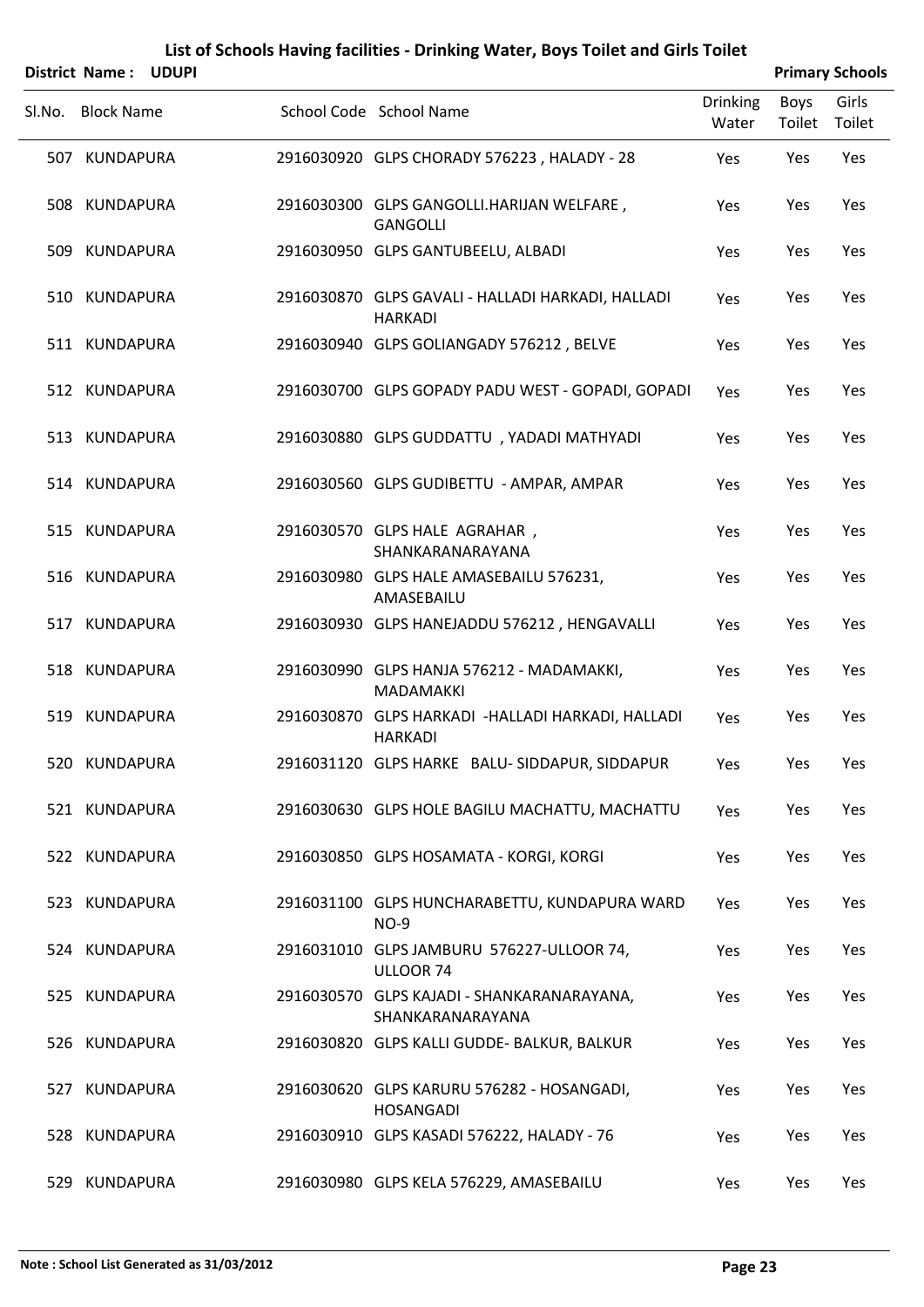| District Name: UDUPI |                                                                 |                          |                | <b>Primary Schools</b> |
|----------------------|-----------------------------------------------------------------|--------------------------|----------------|------------------------|
| SI.No. Block Name    | School Code School Name                                         | <b>Drinking</b><br>Water | Boys<br>Toilet | Girls<br>Toilet        |
| 530 KUNDAPURA        | 2916030980 GLPS KELA SUNKA 576229, AMASEBAILU                   | Yes                      | Yes            | Yes                    |
| 531 KUNDAPURA        | 2916030890 GLPS KHAIL KERE 576222, MOLAHALLI                    | Yes                      | Yes            | Yes                    |
| 532 KUNDAPURA        | 2916031110 GLPS KHARVIKERI 576201, KUNDAPURA<br>WARD NO-2       | Yes                      | Yes            | Yes                    |
| 533 KUNDAPURA        | 2916030930 GLPS KODA BAILU 576212, HENGAVALLI                   | Yes                      | Yes            | Yes                    |
| 534 KUNDAPURA        | 2916030900 GLPS KOLANAKALLU 576222, HARDALLY<br><b>MANDALLY</b> | Yes                      | Yes            | Yes                    |
| 535 KUNDAPURA        | 2916030810 GLPS KOLKERE BASRUR, BASRURU                         | Yes                      | Yes            | Yes                    |
| 536 KUNDAPURA        | 2916030570 GLPS KONDALLI 576227,<br>SHANKARANARAYANA            | Yes                      | Yes            | Yes                    |
| 537 KUNDAPURA        | 2916030890 GLPS KONIHARA - MOLAHALLI, MOLAHALLI                 | Yes                      | Yes            | Yes                    |
| 538 KUNDAPURA        | 2916030950 GLPS KONJADI 576212 - ALBADI, ALBADI                 | Yes                      | Yes            | Yes                    |
| 539 KUNDAPURA        | 2916030650 GLPS KUMBAR MAKK KULENJA, KULENJA                    | Yes                      | Yes            | Yes                    |
| 540 KUNDAPURA        | 2916030990 GLPS MADAMAKKI WEST-MADAMAKKI,<br><b>MADAMAKKI</b>   | Yes                      | Yes            | Yes                    |
| 541 KUNDAPURA        | 2916030720 GLPS MALADI - THEKKATTE, THEKKATTE                   | Yes                      | Yes            | Yes                    |
| 542 KUNDAPURA        | 2916030900 GLPS MANIGERI 576220, HARDALLY<br><b>MANDALLY</b>    | Yes                      | Yes            | Yes                    |
| 543 KUNDAPURA        | 2916030890 GLPS MARATHOOR - MOLAHALLI, MOLAHALLI Yes            |                          | Yes            | Yes                    |
| 544 KUNDAPURA        | 2916030930 GLPS MAROOR 576212, HENGAVALLI                       | Yes                      | Yes            | Yes                    |
| 545 KUNDAPURA        | 2916031110 GLPS MUDDUGUDDE KUNDAPURA,<br>KUNDAPURA WARD NO-2    | Yes                      | Yes            | Yes                    |
| 546 KUNDAPURA        | 2916030910 GLPS MUDU HALADI 576222, HALADY - 76                 | Yes                      | Yes            | Yes                    |
| 547 KUNDAPURA        | 2916030910 GLPS MUDUVALLI 576222, HALADY - 76                   | Yes                      | Yes            | Yes                    |
| 548 KUNDAPURA        | 2916030970 GLPS NADABOORU 576229, RATTADI                       | Yes                      | Yes            | Yes                    |
| 549 KUNDAPURA        | 2916030760 GLPS NERAMBALLI - KUMBASHI, KUMBASHI                 | Yes                      | Yes            | Yes                    |
| 550 KUNDAPURA        | 2916030300 GLPS RATHABIDI<br><b>GANGOLLI, GANGOLLI</b>          | Yes                      | Yes            | Yes                    |
| 551 KUNDAPURA        | 2916030560 GLPS SHAN KATTU - AMPAR, AMPAR                       | Yes                      | Yes            | Yes                    |
| 552 KUNDAPURA        | 2916030960 GLPS SHEDI MANE 576212, SHEDIMANE                    | Yes                      | Yes            | Yes                    |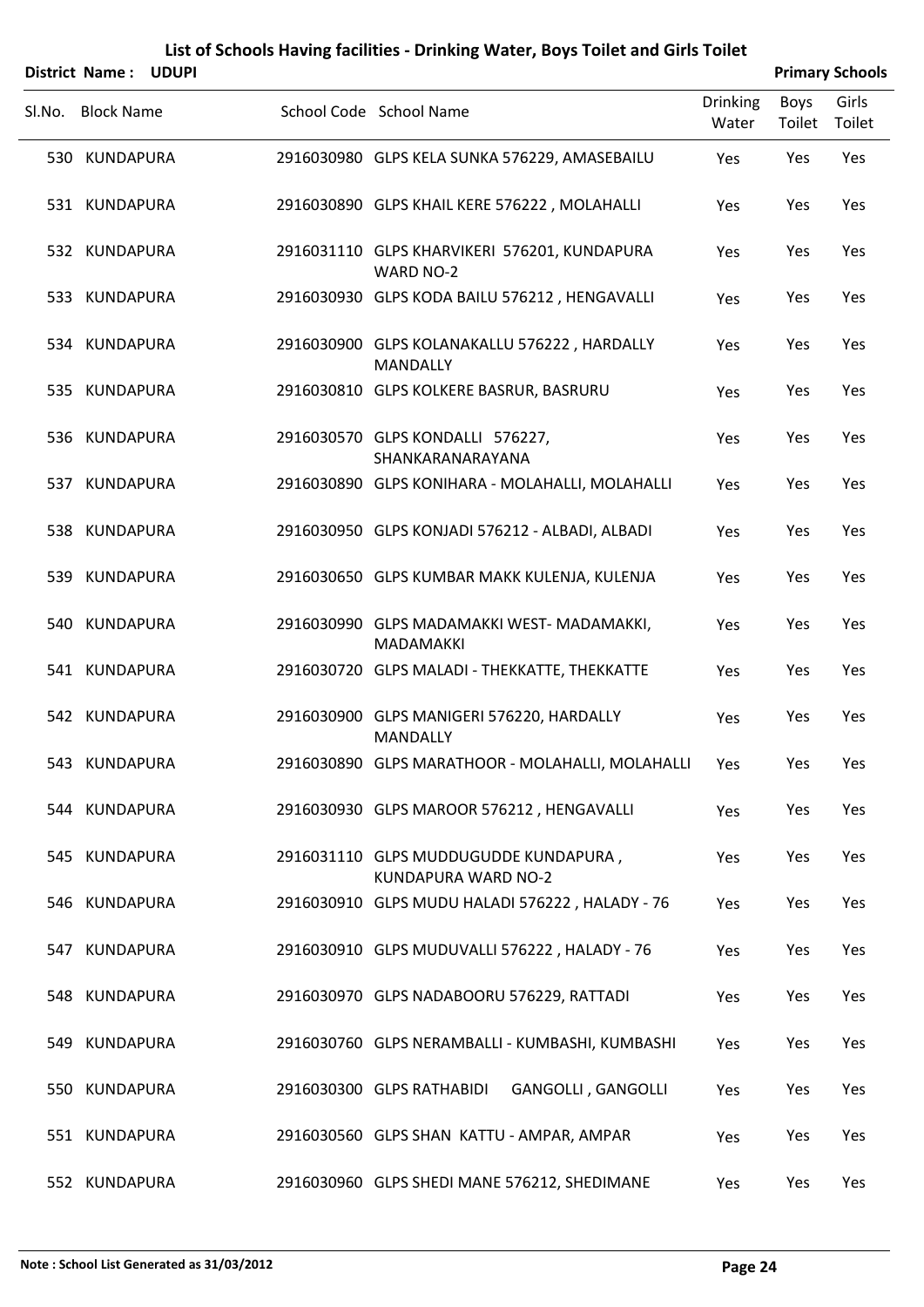|        | District Name: UDUPI |  |                                                                     |                          |                | <b>Primary Schools</b> |
|--------|----------------------|--|---------------------------------------------------------------------|--------------------------|----------------|------------------------|
| Sl.No. | <b>Block Name</b>    |  | School Code School Name                                             | <b>Drinking</b><br>Water | Boys<br>Toilet | Girls<br>Toilet        |
|        | 553 KUNDAPURA        |  | 2916030910 GLPS TATTU VATTU 576222, HALADY - 76                     | Yes                      | Yes            | Yes                    |
|        | 554 KUNDAPURA        |  | 2916031120 GLPS THAREKODLU - SIDDAPUR, SIDDAPUR                     | Yes                      | Yes            | Yes                    |
|        | 555 KUNDAPURA        |  | 2916031010 GLPS VARAHI 576227 - ULLOOR 74, ULLOOR<br>74             | Yes                      | Yes            | Yes                    |
|        | 556 KUNDAPURA        |  | 2916030880 GLPS YEDADIMATHYADI - II, YADADI<br><b>MATHYADI</b>      | Yes                      | Yes            | Yes                    |
|        | 557 KUNDAPURA        |  | 2916031080 GOVT URDU HPS KODI 576201, KUNDAPURA<br>WARD NO-7        | Yes                      | Yes            | Yes                    |
|        | 558 UDUPI            |  | 2916020280 G.L.P.S.BIJANTLA, KURUKALU                               | Yes                      | Yes            | Yes                    |
|        | 559 UDUPI            |  | 2916020410 GHPS - BELAPU- BALAPU, BELAPU                            | Yes                      | Yes            | Yes                    |
|        | 560 UDUPI            |  | 2916020540 GHPS ACHHADA - KATAPADI, YENAGUDDE                       | Yes                      | Yes            | Yes                    |
|        | 561 UDUPI            |  | 2916020510 GHPS ADVE-NANDIKUR, NANDIKUR - 104                       | Yes                      | Yes            | Yes                    |
|        | 562 UDUPI            |  | 2916020190 GHPS ANJARU - ATHRADI, ANJARU                            | Yes                      | Yes            | Yes                    |
|        | 563 UDUPI            |  | 2916020180 GHPS ATHRADI - ATHRADI, ATHRADI                          | Yes                      | Yes            | Yes                    |
|        | 564 UDUPI            |  | 2916020170 GHPS BADAGABETTU - BADAGABETTU,<br><b>BADAGABETTU 80</b> | Yes                      | Yes            | Yes                    |
|        | 565 UDUPI            |  | 2916020310 GHPS BALLADI - SHIRVA, SHIRVA                            | Yes                      | Yes            | Yes                    |
|        | 566 UDUPI            |  | 2916020290 GHPS BELLEPADU - BELLE, BELLE                            | Yes                      | Yes            | Yes                    |
|        | 567 UDUPI            |  | 2916021190 GHPS DODDANAGUDDE, GUNDIBAILU<br>WARD NO-26              | Yes                      | Yes            | Yes                    |
|        | 568 UDUPI            |  | 2916020200 GHPS GUDDEANGADI - BOMMARABETTU,<br><b>BOMMARABETTU</b>  | Yes                      | Yes            | Yes                    |
|        | 569 UDUPI            |  | 2916020490 GHPS HEJAMADI - KODI, HEJAMADI                           | Yes                      | Yes            | Yes                    |
|        | 570 UDUPI            |  | 2916020111 GHPS KADEKARU - KADEKAR, KADEKAR                         | Yes                      | Yes            | Yes                    |
|        | 571 UDUPI            |  | 2916020190 GHPS KAJARAGUTHU, ANJARU                                 | Yes                      | Yes            | Yes                    |
|        | 572 UDUPI            |  | 2916020420 GHPS KALATTURU - KALTHUR, KALTHUR - 108                  | Yes                      | Yes            | Yes                    |
|        | 573 UDUPI            |  | 2916020480 GHPS KANCHINADKA - NADSAL, NADSAL                        | Yes                      | Yes            | Yes                    |
|        | 574 UDUPI            |  | 2916020380 GHPS KAUP PADU - PADU, PADU                              | Yes                      | Yes            | Yes                    |
|        | 575 UDUPI            |  | 2916020111 GHPS KUDRUKERE - KADEKAR, KADEKAR                        | Yes                      | Yes            | Yes                    |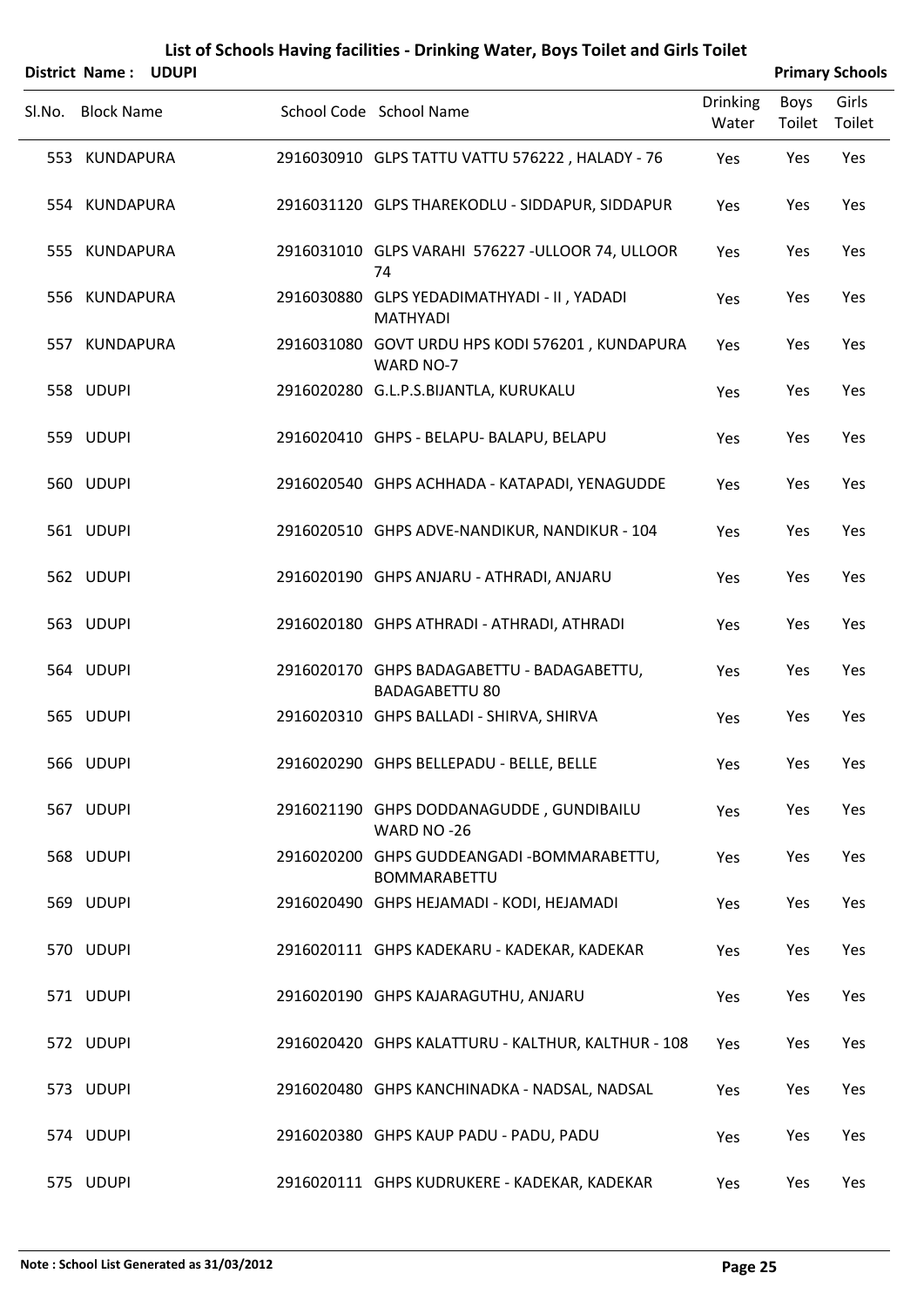| District Name: UDUPI |  |                                                                |                          | <b>Primary Schools</b> |                 |
|----------------------|--|----------------------------------------------------------------|--------------------------|------------------------|-----------------|
| Sl.No. Block Name    |  | School Code School Name                                        | <b>Drinking</b><br>Water | Boys<br>Toilet         | Girls<br>Toilet |
| 576 UDUPI            |  | 2916020530 GHPS MALLARU GENERAL - MALLARU,<br><b>MALLAR</b>    | Yes                      | Yes                    | Yes             |
| 577 UDUPI            |  | 2916020530 GHPS MALLARU URDU - MALLARU, MALLAR                 | Yes                      | Yes                    | Yes             |
| 578 UDUPI            |  | 2916020151 GHPS MANIPURA - MANIPURA, MANIPURA                  | Yes                      | Yes                    | Yes             |
| 579 UDUPI            |  | 2916020390 GHPS MULURU - MULOOR, MULOOR                        | Yes                      | Yes                    | Yes             |
| 580 UDUPI            |  | 2916020200 GHPS MUNDUJE - BOMMARABETTU,<br><b>BOMMARABETTU</b> | Yes                      | Yes                    | Yes             |
| 581 UDUPI            |  | 2916020470 GHPS PADEBETTU, PADEBETTU                           | Yes                      | Yes                    | Yes             |
| 582 UDUPI            |  | 2916020190 GHPS PADU ANJARU, ANJARU                            | Yes                      | Yes                    | Yes             |
| 583 UDUPI            |  | 2916020160 GHPS PADUALEVOORU - ALEVOOR, ALEVOOR                | Yes                      | Yes                    | Yes             |
| 584 UDUPI            |  | 2916020480 GHPS PADUBIDRI NADSAL, NADSAL                       | Yes                      | Yes                    | Yes             |
| 585 UDUPI            |  | 2916020360 GHPS PANGALA - PANGALA, PANGALA                     | Yes                      | Yes                    | Yes             |
| 586 UDUPI            |  | 2916020240 GHPS PERNANKILA, PERNANKILA                         | Yes                      | Yes                    | Yes             |
| 587 UDUPI            |  | 2916020380 GHPS POLIPPU - PADU, PADU                           | Yes                      | Yes                    | Yes             |
| 588 UDUPI            |  | 2916020170 GHPS RAJEEVANAGARA, BADAGABETTU 80                  | Yes                      | Yes                    | Yes             |
| 589 UDUPI            |  | 2916020520 GHPS SANTHURU KOPLA - SANTHOOR,<br><b>SANTHOOR</b>  | Yes                      | Yes                    | Yes             |
| 590 UDUPI            |  | 2916020400 GHPS YARMALU BADA - BADA, BADA                      | Yes                      | Yes                    | Yes             |
| 591 UDUPI            |  | 2916020460 GHPS YARMALU SOUTH - THENKA, THENKA                 | Yes                      | Yes                    | Yes             |
| 592 UDUPI            |  | 2916020210 GLPS KUDI, KUDI                                     | Yes                      | Yes                    | Yes             |
| 593 UDUPI            |  | 2916020240 GLPS PADUBETTU PERNANKILA, PERNANKILA               | Yes                      | Yes                    | Yes             |
| 594 UDUPI            |  | 2916020151 GLPS KODANGALA - MANIPURA, MANIPURA                 | Yes                      | Yes                    | Yes             |
| 595 UDUPI            |  | 2916020151 GLPS KORANGRAPADI, MANIPURA                         | Yes                      | Yes                    | Yes             |
| 596 UDUPI            |  | 2916020250 GLPS MATTU - MATTU, MATTU                           | Yes                      | Yes                    | Yes             |
| 597 UDUPI            |  | 2916020160 GLPS MUDUALEVURU - ALEVOOR, ALEVOOR                 | Yes                      | Yes                    | Yes             |
| 598 UDUPI            |  | 2916020310 GLPS SHIRVA URDU - SHIRVA, SHIRVA                   | Yes                      | Yes                    | Yes             |